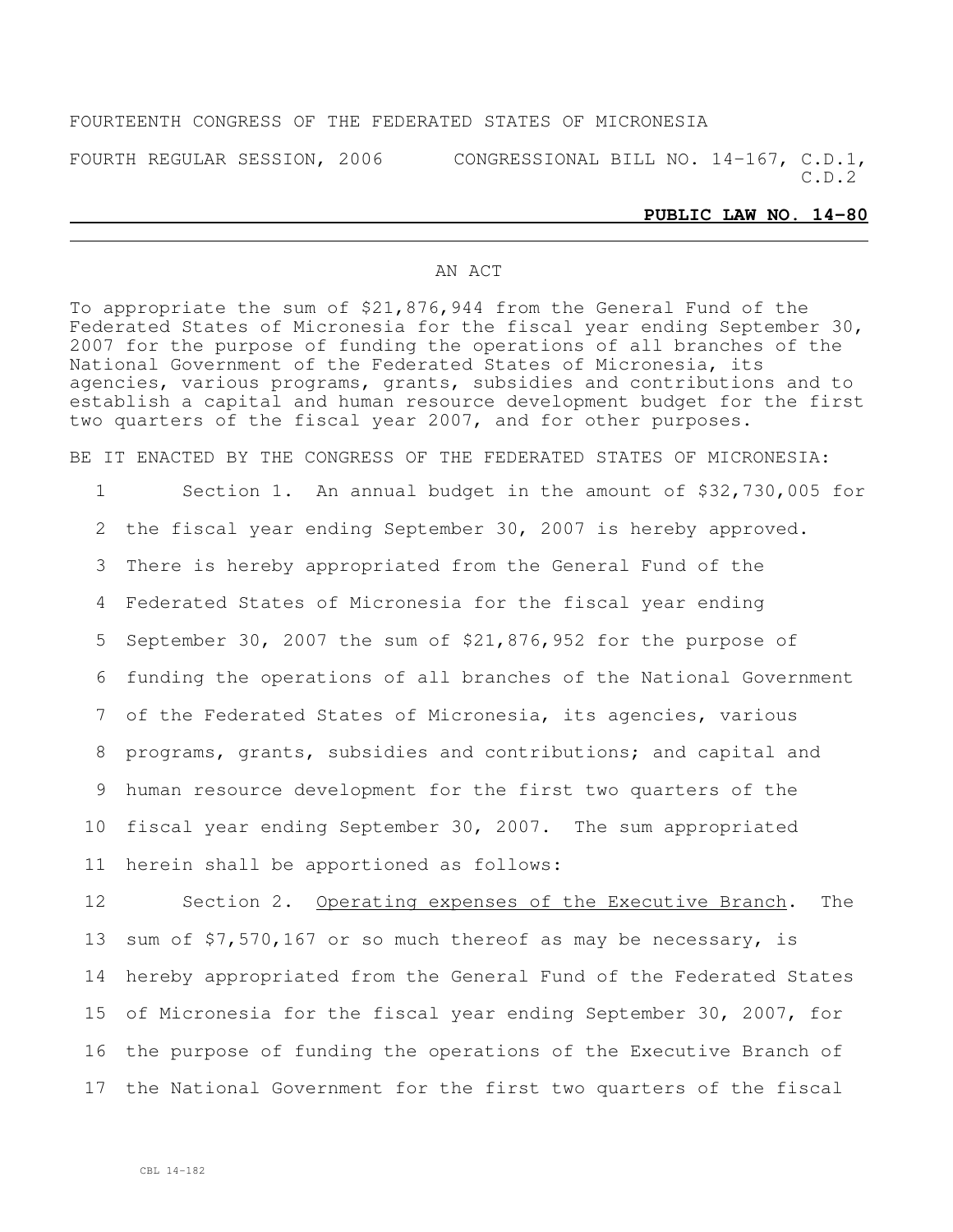| $\mathbf 1$   | year 2007. The sum appropriated by this section shall be                                         |  |
|---------------|--------------------------------------------------------------------------------------------------|--|
| 2             | apportioned as follows:                                                                          |  |
| 3             | (1) Office of the President.                                                                     |  |
| 4             | \$300,259, or so much thereof as may be necessary, for                                           |  |
| 5             | the operations of the Office of the President for the                                            |  |
| 6             | first two quarters of the fiscal year 2007. The sum                                              |  |
| 7             | appropriated herein shall be apportioned as follows:                                             |  |
| 8             | 143,671                                                                                          |  |
| $\mathcal{G}$ | $Travel \dots \dots \dots \dots \dots \dots \dots \dots \dots \dots \dots \dots$<br>44,088       |  |
| 10            | 65,000<br>Contractual Services                                                                   |  |
| 11            | 35,000                                                                                           |  |
| 12            | 12,500<br>Fixed Assets                                                                           |  |
| 13            | (2) Department of Foreign Affairs.                                                               |  |
| 14            | \$1,478,254, or so much thereof as may be                                                        |  |
| 15            | necessary, for the operations of the                                                             |  |
| 16            | Department of Foreign Affairs for the first                                                      |  |
| 17            | two quarters of the fiscal year 2007. The sum                                                    |  |
| 18            | appropriated herein shall be apportioned as                                                      |  |
| 19            | follows:                                                                                         |  |
| 20            | 586,105                                                                                          |  |
| 21            | 70,030<br>$Travel \dots \dots \dots \dots \dots \dots \dots \dots \dots \dots \dots \dots \dots$ |  |
| 22            | 687,454<br>Contractual Services                                                                  |  |
| 23            | 133,925                                                                                          |  |
| 24            | 740<br>Fixed Assets                                                                              |  |
| 25            | (3) Department of Finance and Administration.                                                    |  |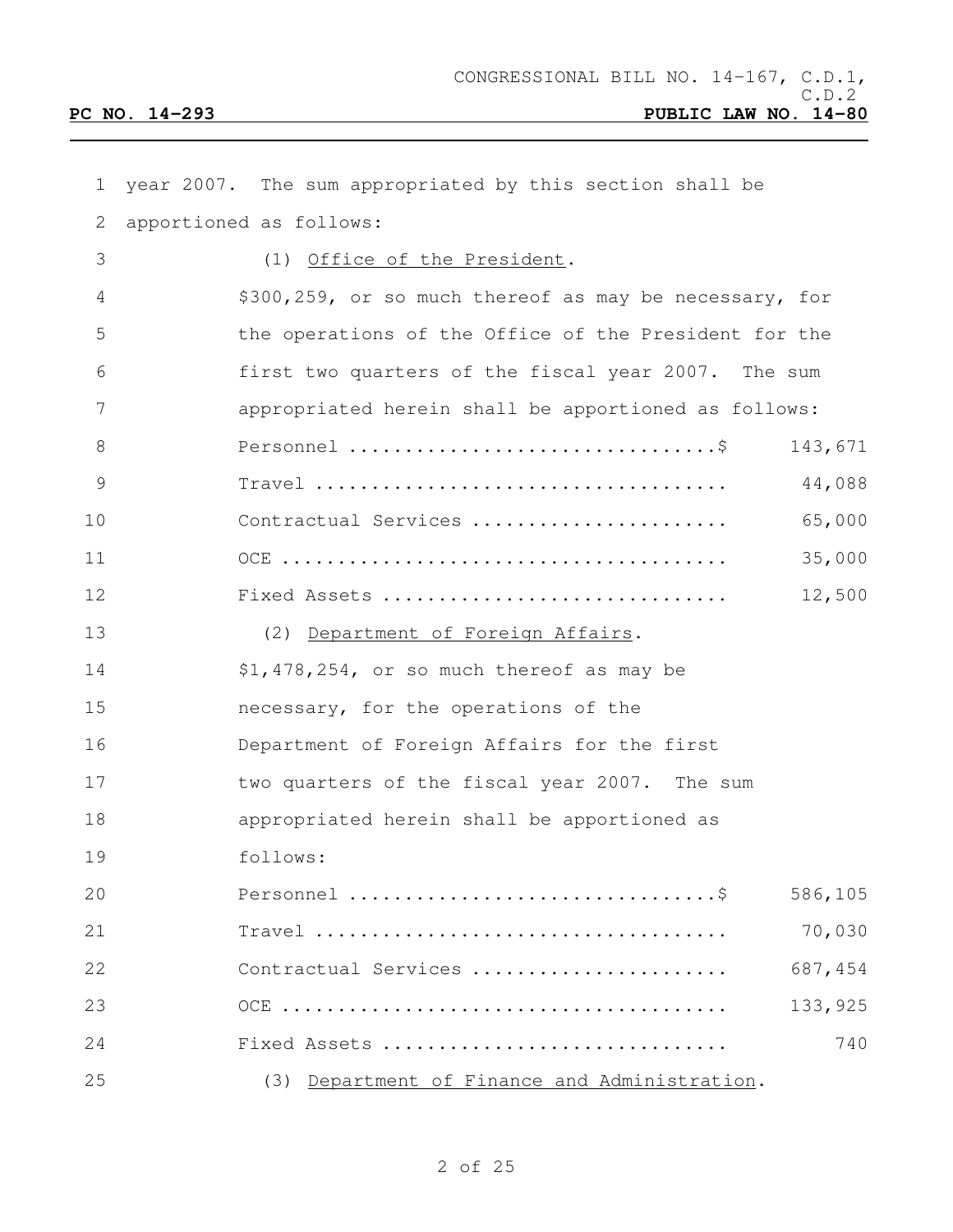| $\mathbf{1}$ | \$1,260,114, or so much thereof as may be                                              |         |
|--------------|----------------------------------------------------------------------------------------|---------|
| $\mathbf{2}$ | necessary, for the operations of the                                                   |         |
| 3            | Department of Finance and Administration for                                           |         |
| 4            | the first two quarters of the fiscal year                                              |         |
| 5            | 2007. The sum appropriated herein shall be                                             |         |
| 6            | apportioned as follows:                                                                |         |
| 7            |                                                                                        | 646,353 |
| 8            | $Travel \dots \dots \dots \dots \dots \dots \dots \dots \dots \dots \dots \dots \dots$ | 101,200 |
| 9            | Contractual Services                                                                   | 326,044 |
| 10           |                                                                                        | 165,917 |
| 11           | Fixed Assets                                                                           | 20,600  |
| 12           | (4) Department of Economic Affairs.                                                    |         |
| 13           | \$587,386, or so much thereof as may be                                                |         |
| 14           | necessary, for the operations of the                                                   |         |
| 15           | Department of Economic Affairs for the first                                           |         |
| 16           | two quarters of the fiscal year 2007. The sum                                          |         |
| 17           | appropriated herein shall be apportioned as                                            |         |
| 18           | follows:                                                                               |         |
| 19           |                                                                                        | 416,663 |
| 20           |                                                                                        | 34,585  |
| 21           | Contractual Services                                                                   | 56,138  |
| 22           | OCE                                                                                    | 69,000  |
| 23           | Fixed Assets                                                                           | 11,000  |
| 24           | (5) Department of Transportation,                                                      |         |
| 25           | Communication and Infrastructure.                                                      |         |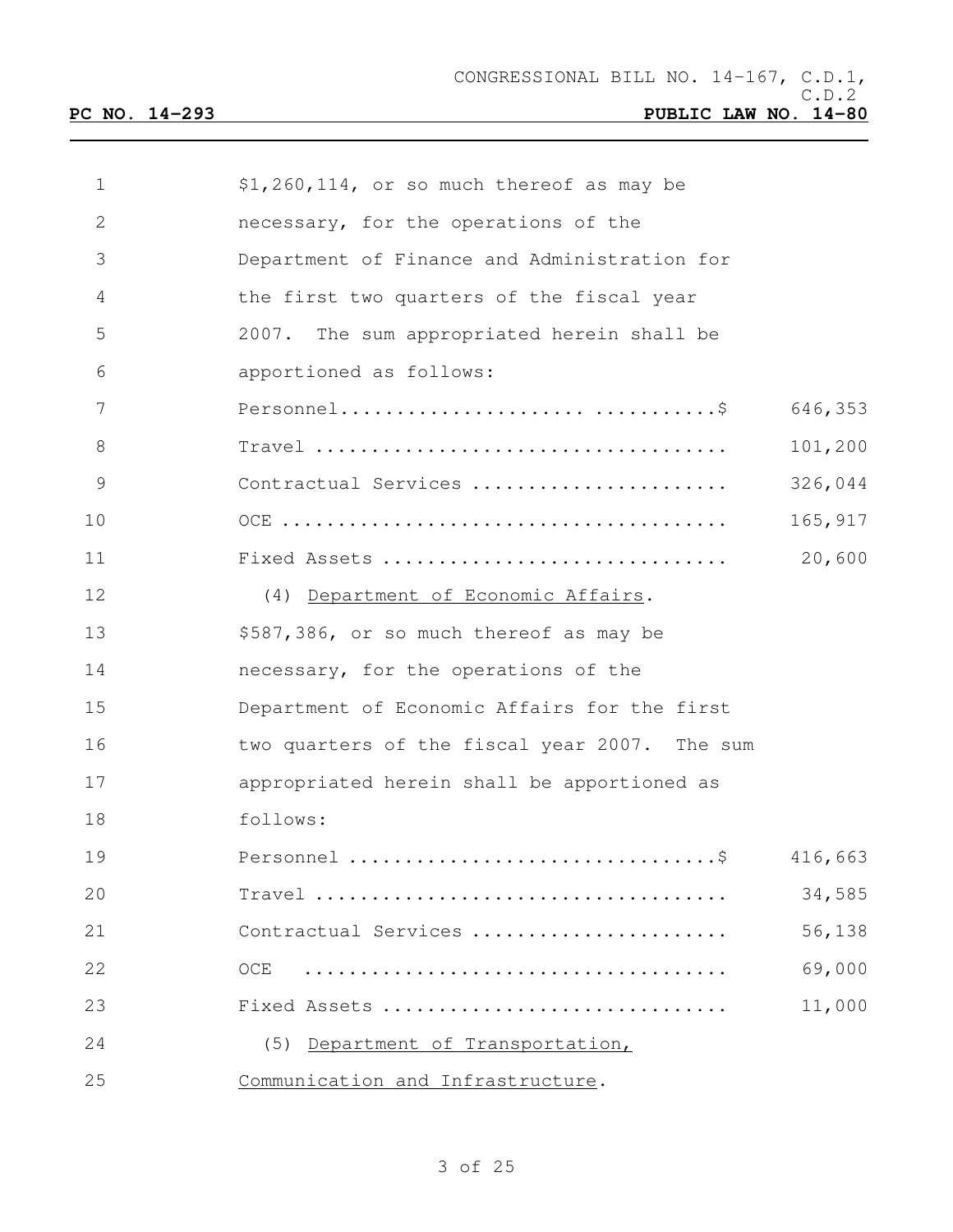| $\mathbf 1$   | \$742,995, or so much thereof as may be        |         |
|---------------|------------------------------------------------|---------|
| 2             | necessary, for the operations of the           |         |
| 3             | Department of Transportation, Communications   |         |
| 4             | and Infrastructure for the first two quarters  |         |
| 5             | of the fiscal year 2007. The sum appropriated  |         |
| 6             | herein shall be apportioned as follows:        |         |
| 7             |                                                | 289,971 |
| 8             |                                                | 51,500  |
| $\mathcal{G}$ | Contractual Services                           | 362,524 |
| 10            |                                                | 35,000  |
| 11            | Fixed Assets                                   | 4,000   |
| 12            | (6) Department of Health, Education            |         |
| 13            | and Social Affairs.                            |         |
| 14            | \$1,355,344, or so much thereof as may be      |         |
| 15            | necessary, for the operations of the           |         |
| 16            | Department of Health, Education and Social     |         |
| 17            | Affairs for the first two quarters of the      |         |
| 18            | fiscal year 2007. Of the total funds           |         |
| 19            | appropriated herein, \$179,540 shall be deemed |         |
| 20            | to come from funds available under the amended |         |
| 21            | Compact for the education sector, \$383,582    |         |
| 22            | from the health sector, and \$643,843 from the |         |
| 23            | supplemental education grant (SEG), provided   |         |
| 24            | that, these funds shall not be allotted or     |         |
| 25            | obligated until such time as formal approval   |         |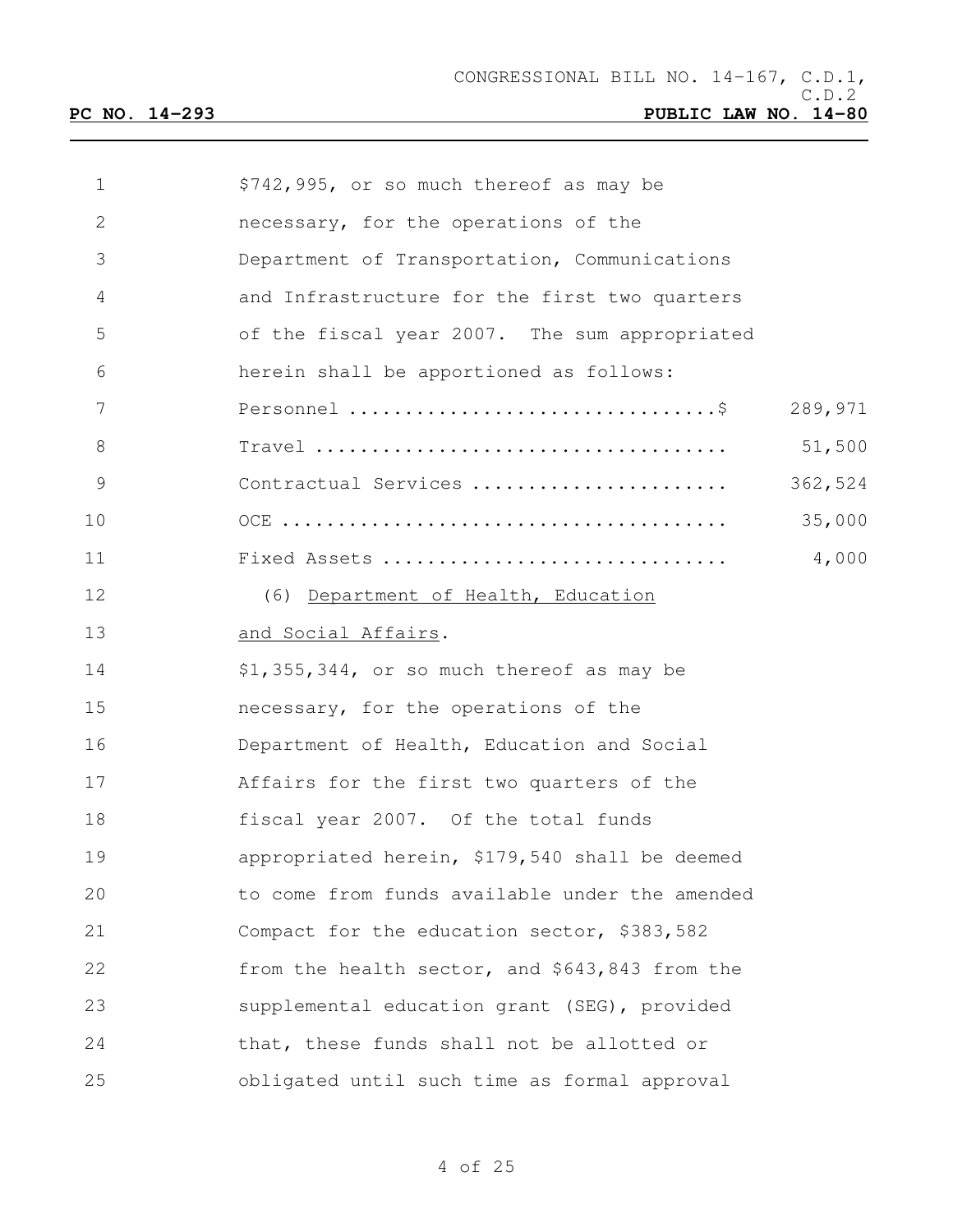| 1             | has been obtained in accordance with the                                                          |
|---------------|---------------------------------------------------------------------------------------------------|
| 2             | Amended Compact of Free Association. The sum                                                      |
| 3             | appropriated herein shall be apportioned as                                                       |
| 4             | follows:                                                                                          |
| 5             | 401,740                                                                                           |
| 6             | 129,606<br>$Travel \dots \dots \dots \dots \dots \dots \dots \dots \dots \dots \dots \dots \dots$ |
| 7             | 93,194<br>Contractual Services                                                                    |
| 8             | 728,454                                                                                           |
| $\mathcal{G}$ | 2,350<br>Fixed Assets                                                                             |
| 10            | (7) Department of Justice.                                                                        |
| 11            | \$1,266,795, or so much thereof as may be                                                         |
| 12            | necessary, for the operations of the                                                              |
| 13            | Department of Justice for the first two                                                           |
| 14            | quarters of the fiscal year 2007. The sum                                                         |
| 15            | appropriated herein shall be apportioned as                                                       |
| 16            | follows:                                                                                          |
| 17            | 922,065                                                                                           |
| 18            | 52,000                                                                                            |
| 19            | 60,050<br>Contractual Services                                                                    |
| 20            | 232,680                                                                                           |
| 21            | $-0-$<br>Fixed Assets                                                                             |
| 22            | (8) Office of the Public Defender.                                                                |
| 23            | \$317,996, or so much thereof as may be                                                           |
| 24            | necessary, for the operations of the Office of                                                    |
| 25            | the Public Defender for the first two quarters                                                    |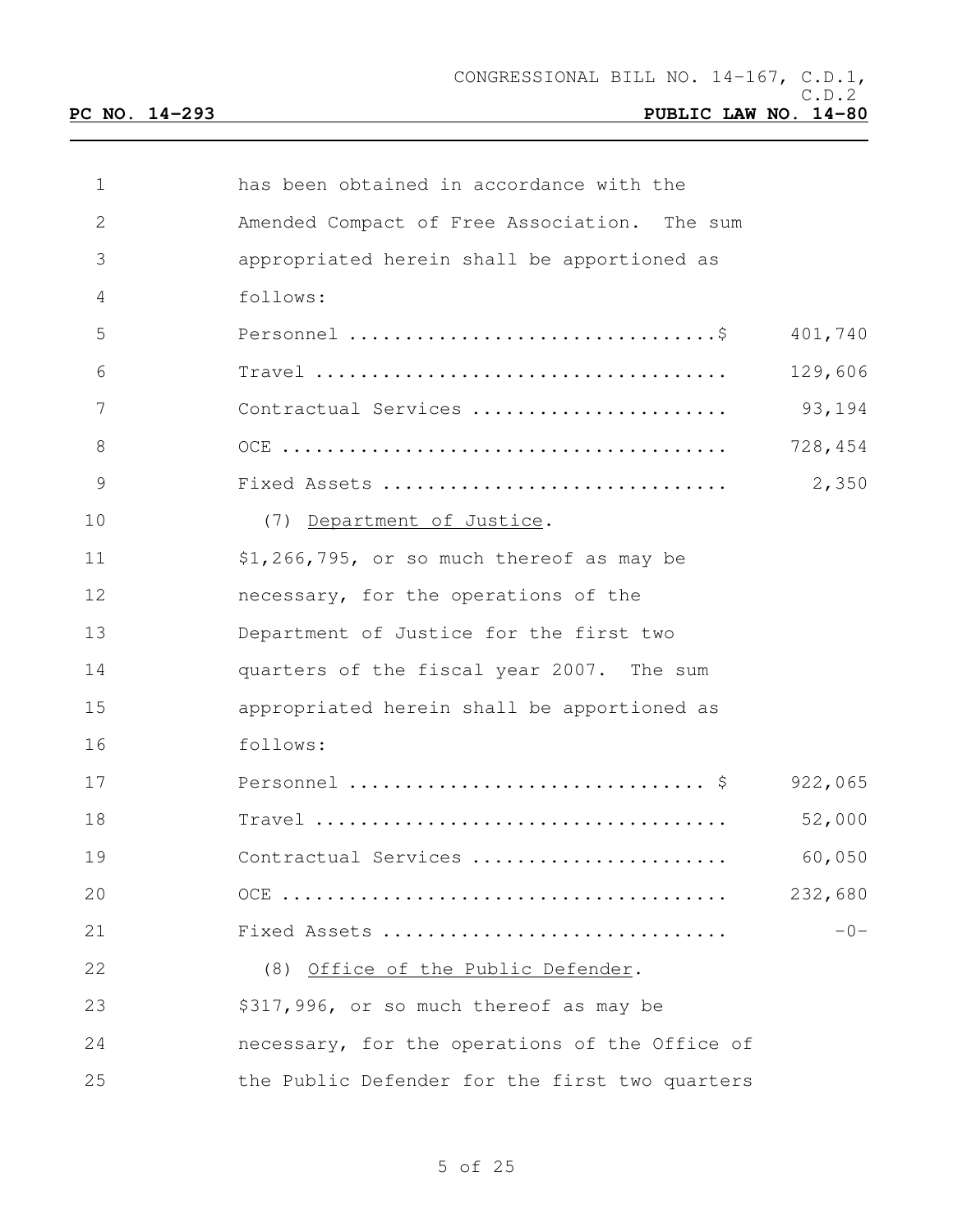| 1             | of the fiscal year 2007. The sum appropriated            |         |
|---------------|----------------------------------------------------------|---------|
| 2             | herein shall be apportioned as follows:                  |         |
| 3             |                                                          | 229,122 |
| 4             |                                                          | 34,752  |
| 5             | Contractual Services                                     | 26,022  |
| 6             |                                                          | 23,675  |
| 7             | Fixed Assets                                             | 4,425   |
| 8             | (9) Office of Compact Management.                        |         |
| $\mathcal{G}$ | \$261,024, or so much thereof as may be                  |         |
| 10            | necessary, for the operations of the Office of           |         |
| 11            | Compact Management for the first two quarters            |         |
| 12            | of the fiscal year 2007. The sum appropriated            |         |
| 13            | herein shall be apportioned as follows:                  |         |
| 14            |                                                          | 48,624  |
| 15            |                                                          | 35,000  |
| 16            | Contractual Services                                     | 151,400 |
| 17            |                                                          | 17,000  |
| 18            | Fixed Assets                                             | 9,000   |
| 19            | Section 3. Operating expenses of the Legislative         |         |
| 20            | Branch. The sum of \$1,611,083, or so much thereof as    |         |
| 21            | may be necessary, is hereby appropriated from the        |         |
| 22            | General Fund of the Federated States of Micronesia for   |         |
| 23            | the fiscal year ending September 30, 2007, for the       |         |
| 24            | operations of the Legislative Branch of the National     |         |
| 25            | Government for the first two quarters of the fiscal year |         |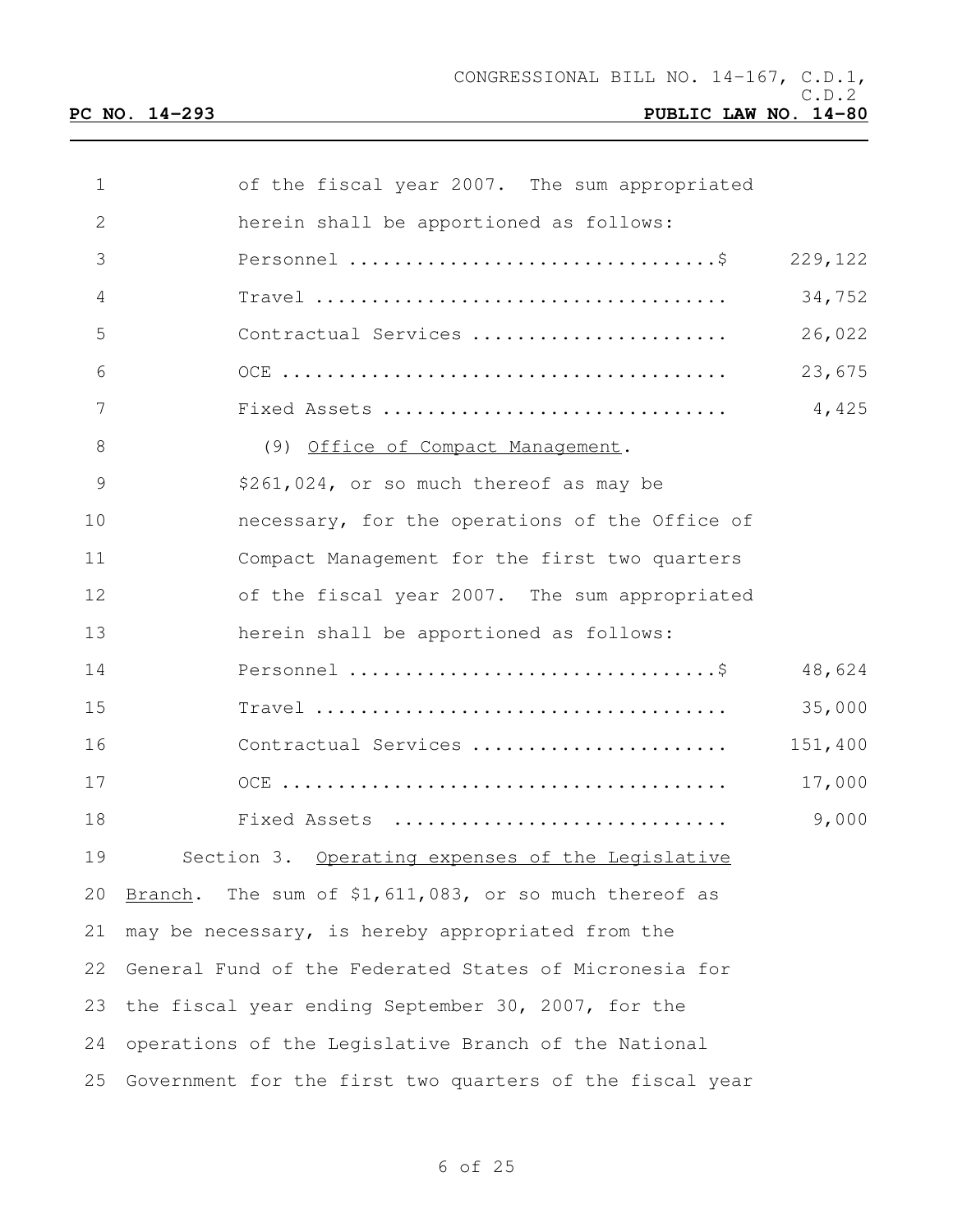| $\mathbf 1$   | 2007. | The sum appropriated by this section shall be  |         |
|---------------|-------|------------------------------------------------|---------|
| 2             |       | apportioned as follows:                        |         |
| 3             |       | Speaker and Members.<br>(1)                    |         |
| 4             |       | \$741,386, or so much thereof as may be        |         |
| 5             |       | necessary, for the operations of the Office of |         |
| 6             |       | the Speaker and Members of the Congress of the |         |
| 7             |       | Federated States of Micronesia for the first   |         |
| 8             |       | two quarters of the fiscal year 2007. The sum  |         |
| $\mathcal{G}$ |       | appropriated herein shall be apportioned as    |         |
| 10            |       | follows:                                       |         |
| 11            |       |                                                | 207,645 |
| 12            |       |                                                | 219,941 |
| 13            |       | Contractual Services                           | 288,800 |
| 14            |       |                                                | 25,000  |
| 15            |       | (2) Staff Offices.                             |         |
| 16            |       | \$624,697, or so much thereof as may be        |         |
| 17            |       | necessary, for the operations of the Congress  |         |
| 18            |       | staff offices for the first two quarters of    |         |
| 19            |       | the fiscal year 2007. The sum appropriated     |         |
| 20            |       | herein shall be apportioned as follows:        |         |
| 21            |       |                                                | 411,481 |
| 22            |       |                                                | 54,686  |
| 23            |       | Contractual Services                           | 84,250  |
| 24            |       |                                                | 61,170  |
| 25            |       |                                                | 13,110  |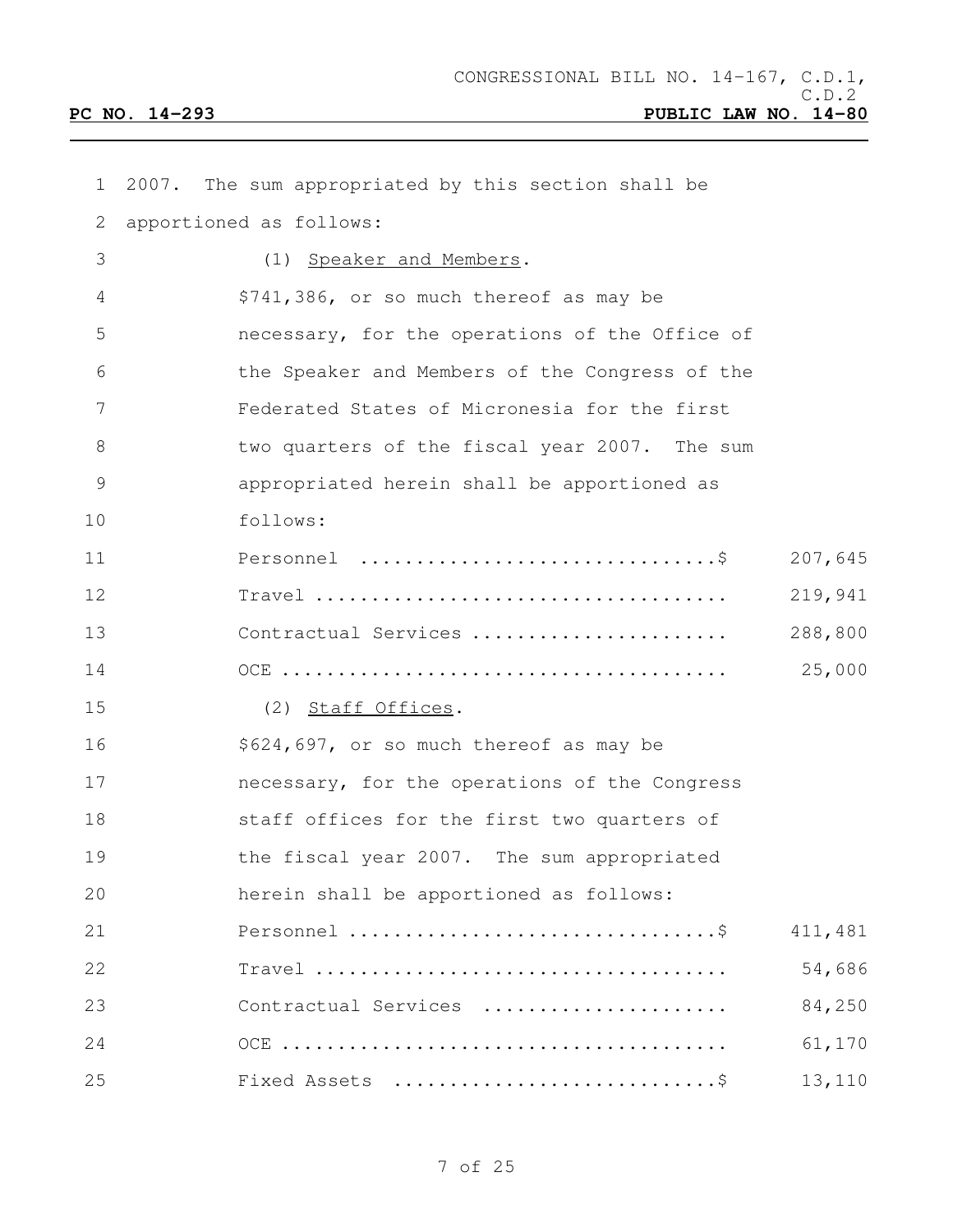| $\mathbf 1$     | (3) Congress Delegation Offices.                                      |         |
|-----------------|-----------------------------------------------------------------------|---------|
| $\mathbf{2}$    | \$245,000, or so much thereof as may be                               |         |
| 3               | necessary, for the operations of the Congress                         |         |
| $\overline{4}$  | delegation offices for the first two quarters                         |         |
| 5               | of the fiscal year 2007. The sum appropriated                         |         |
| 6               | herein shall be apportioned as follows:                               |         |
| $7\phantom{.0}$ | (a) Kosrae Delegation                                                 |         |
| $8\,$           | Office $\dots\dots\dots\dots\dots\dots\dots\dots\dots\dots\dots\dots$ | 35,000  |
| $\mathcal{G}$   | (b) Pohnpei Delegation                                                |         |
| 10              |                                                                       | 70,000  |
| 11              | (c) Chuuk Delegation Office                                           | 105,000 |
| 12              | (d) Yap Delegation Office                                             | 35,000  |
| 13              | Section 4. Operating Expenses of the National                         |         |
| 14              | Judiciary Branch. The sum of \$551,518, or so much                    |         |
| 15              | thereof as may be necessary, is hereby appropriated from              |         |
| 16              | the General Fund of the Federated States of Micronesia                |         |
| 17              | for the fiscal year ending September 30, 2007, for the                |         |
| 18              | operations of the Judiciary Branch of the National                    |         |
| 19              | Government for the first two quarters of the fiscal year              |         |
| 20              | 2007. The sum appropriated by this section shall be                   |         |
| 21              | apportioned as follows:                                               |         |
| 22              |                                                                       | 354,868 |
| 23              | Travel                                                                | 50,000  |
| 24              | Contractual Services                                                  | 63,450  |
| 25              |                                                                       | 83,200  |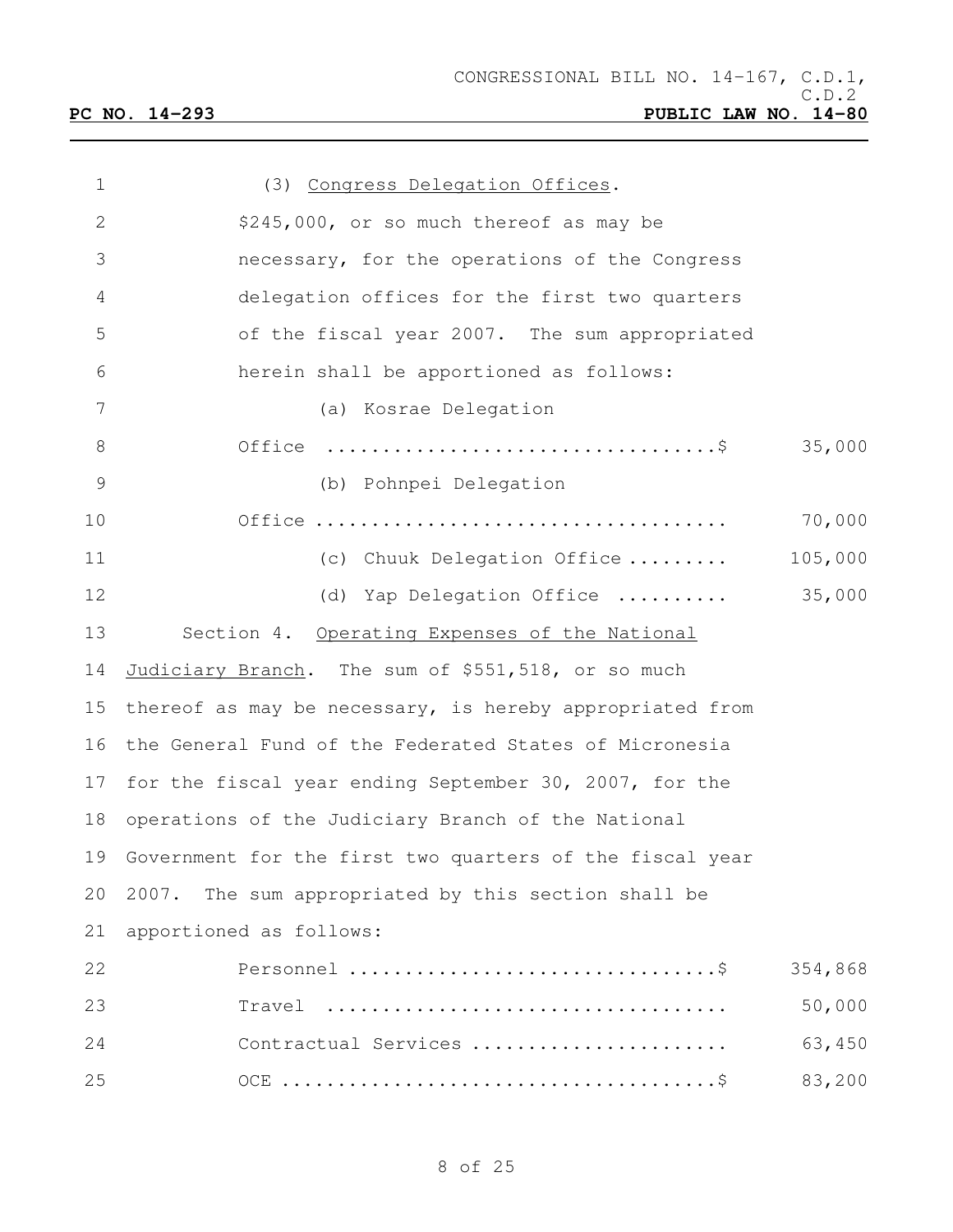| 1              | Fixed Assets                                              | $-0-$   |
|----------------|-----------------------------------------------------------|---------|
| 2              | Section 5. Operating Expenses of the Public               |         |
| 3              | Auditor's Office. The sum of \$401,592, or so much        |         |
| 4              | thereof as may be necessary, is hereby appropriated       |         |
| 5              | from the General Fund of the Federated States of          |         |
| 6              | Micronesia for the fiscal year ending September 30,       |         |
| $7\phantom{.}$ | 2007, for the operations of the National Office of the    |         |
| 8              | Public Auditor for the first two quarters of the fiscal   |         |
| 9              | year 2007. The sum appropriated by this section shall     |         |
| 10             | be apportioned as follows:                                |         |
| 11             |                                                           | 192,642 |
| 12             |                                                           | 80,000  |
| 13             | Contractual Services                                      | 100,950 |
| 14             |                                                           | 26,000  |
| 15             | Fixed Assets                                              | 2,000   |
| 16             | Section 6. Operating Expenses of agencies of the          |         |
| 17             | National Government. The sum of \$718,710, or so much     |         |
| 18             | thereof as may be necessary, is hereby appropriated from  |         |
|                | 19 the General Fund of the Federated States of Micronesia |         |
| 20             | for the fiscal year ending September 30, 2007, for the    |         |
| 21             | operations of the following boards, commissions and       |         |
| 22             | agencies for the first two quarters of the fiscal year    |         |
| 23             | The sum appropriated by this section shall be<br>2007.    |         |
| 24             | apportioned as follows:                                   |         |
| 25             | National Oceanic Resource Management<br>(1)               |         |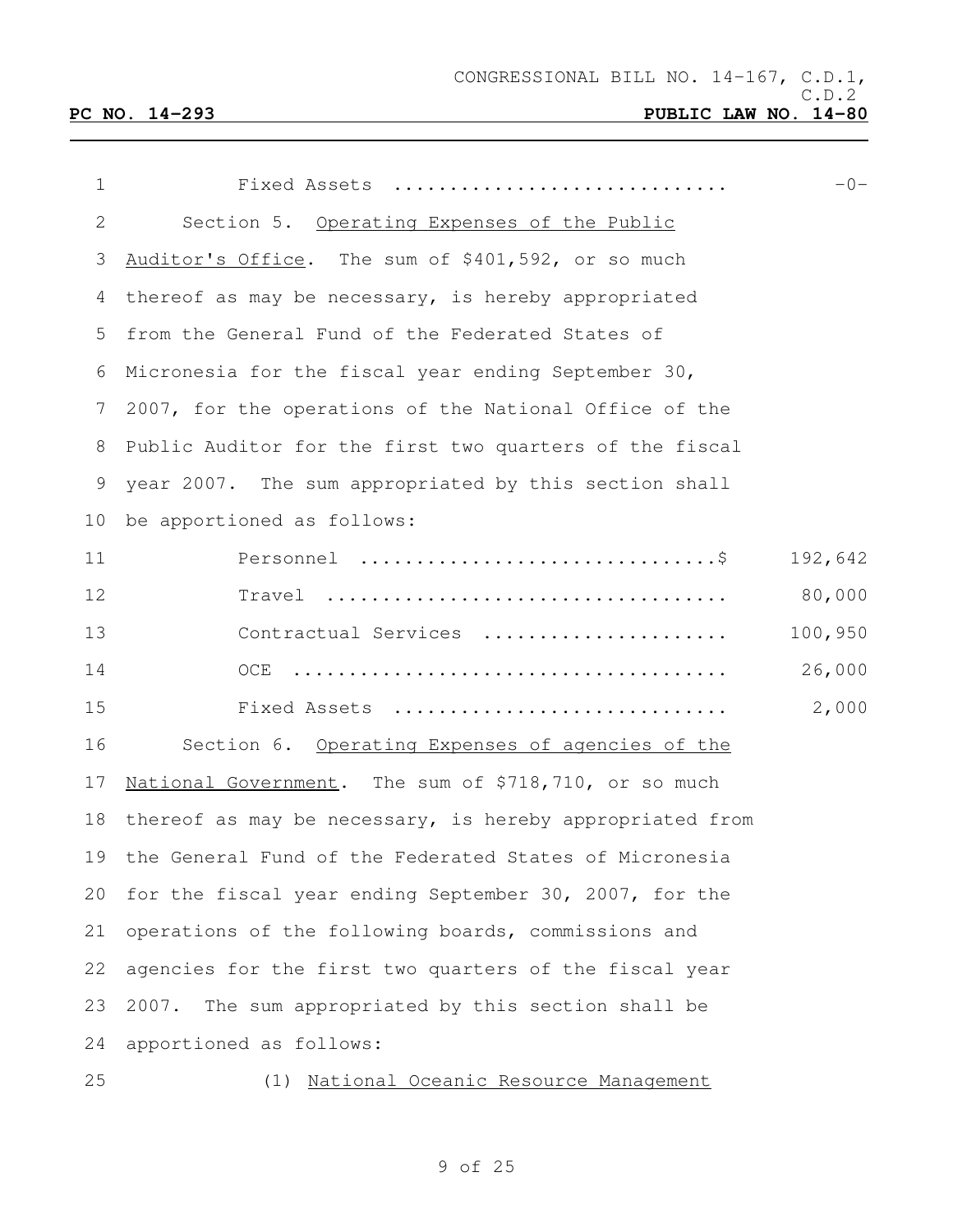| $\mathbf{1}$ | Authority (NORMA).                             |        |
|--------------|------------------------------------------------|--------|
| 2            | \$188,803, or so much thereof as may be        |        |
| 3            | necessary, for the operations of NORMA for the |        |
| 4            | first two quarters of the fiscal year 2007.    |        |
| 5            | The sum appropriated herein shall be           |        |
| 6            | apportioned as follows:                        |        |
| 7            |                                                | 96,253 |
| 8            |                                                | 37,500 |
| 9            | Contractual Service                            | 35,850 |
| 10           |                                                | 19,200 |
| 11           | (2) Board of Regents (COM-FSM).                |        |
| 12           | \$29,000, or so much thereof as may be         |        |
| 13           | necessary, for the operations of the Board of  |        |
| 14           | Regents, COM-FSM for the first two quarters of |        |
| 15           | the fiscal year 2007. The sum appropriated     |        |
| 16           | herein shall be apportioned as follows:        |        |
| 17           |                                                | $-0-$  |
| 18           | Travel                                         | 20,500 |
| 19           | Contractual Services                           | 5,000  |
| 20           |                                                | 3,500  |
| 21           | Fixed Assets                                   | $-0-$  |
| 22           | (3) Coconut Development Authority (CDA).       |        |
| 23           | \$44,361, or so much thereof as may be         |        |
| 24           | necessary, for the operations of the Coconut   |        |
| 25           | Development Authority for the first two        |        |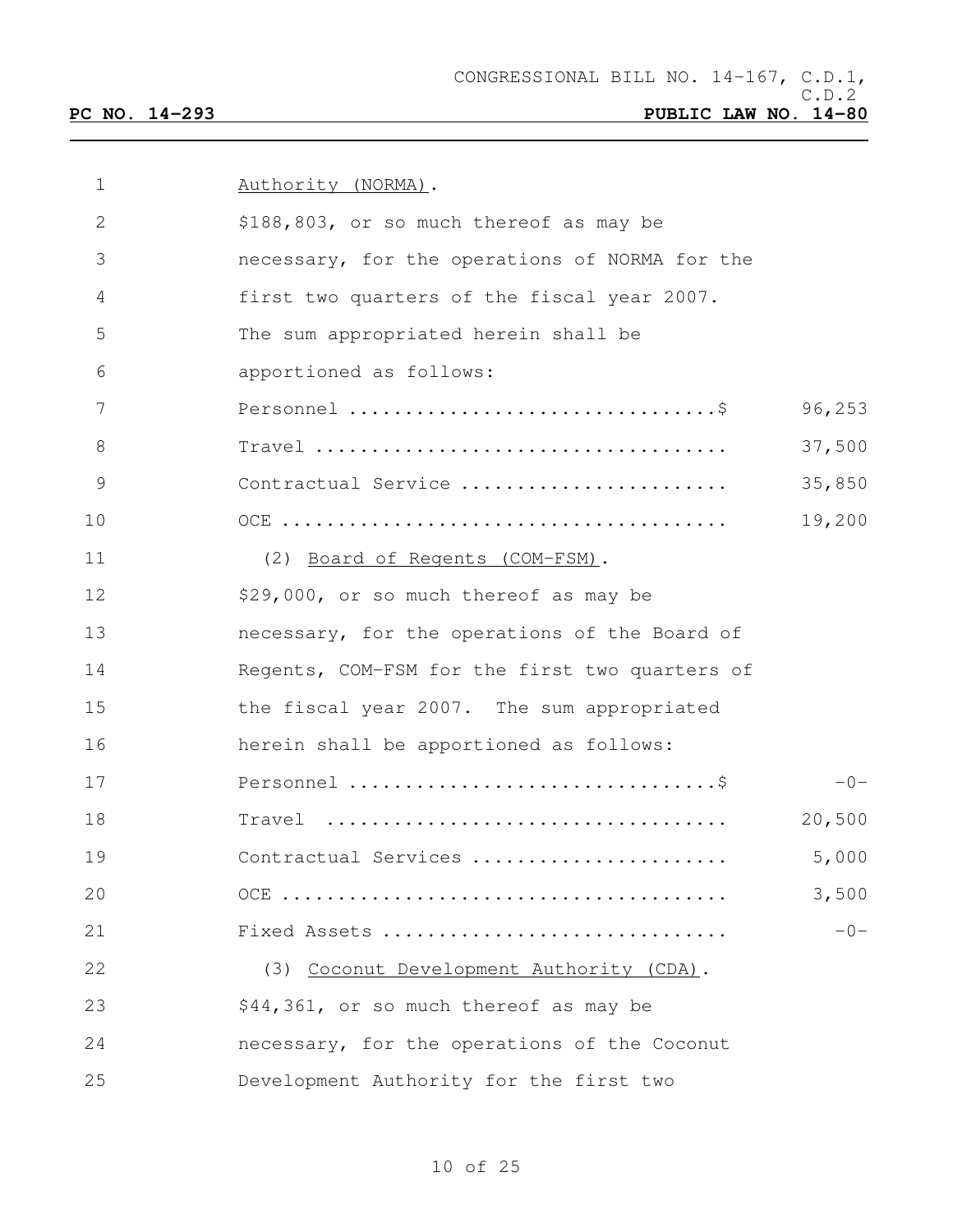| 1             | quarters of the fiscal year 2007. The sum                                        |        |
|---------------|----------------------------------------------------------------------------------|--------|
| 2             | appropriated herein shall be apportioned as                                      |        |
| 3             | follows:                                                                         |        |
| 4             |                                                                                  | 33,861 |
| 5             | $Travel \dots \dots \dots \dots \dots \dots \dots \dots \dots \dots \dots \dots$ | 2,500  |
| 6             | Contractual Services                                                             | 3,000  |
| 7             |                                                                                  | 5,000  |
| 8             | Fixed Assets                                                                     | $-0-$  |
| $\mathcal{G}$ | (4) FSM Banking Board.                                                           |        |
| 10            | \$76,325, or so much thereof as may be                                           |        |
| 11            | necessary, for the operations of the FSM                                         |        |
| 12            | Banking Board for the first two quarters of                                      |        |
| 13            | the fiscal year 2007. The sum appropriated                                       |        |
| 14            | herein shall be apportioned as follows:                                          |        |
| 15            |                                                                                  | 35,777 |
| 16            |                                                                                  | 15,100 |
| 17            | Contractual Services                                                             | 9,050  |
| 18            |                                                                                  | 8,998  |
| 19            | Fixed Assets                                                                     | 7,400  |
| 20            | (5) FSM Postal Services.                                                         |        |
| 21            | \$330,221, or so much thereof as may be                                          |        |
| 22            | necessary, for the operations of the National                                    |        |
| 23            | Postal Services for the first two quarters of                                    |        |
| 24            | the fiscal year 2007. The sum appropriated                                       |        |
| 25            | herein shall be apportioned as follows:                                          |        |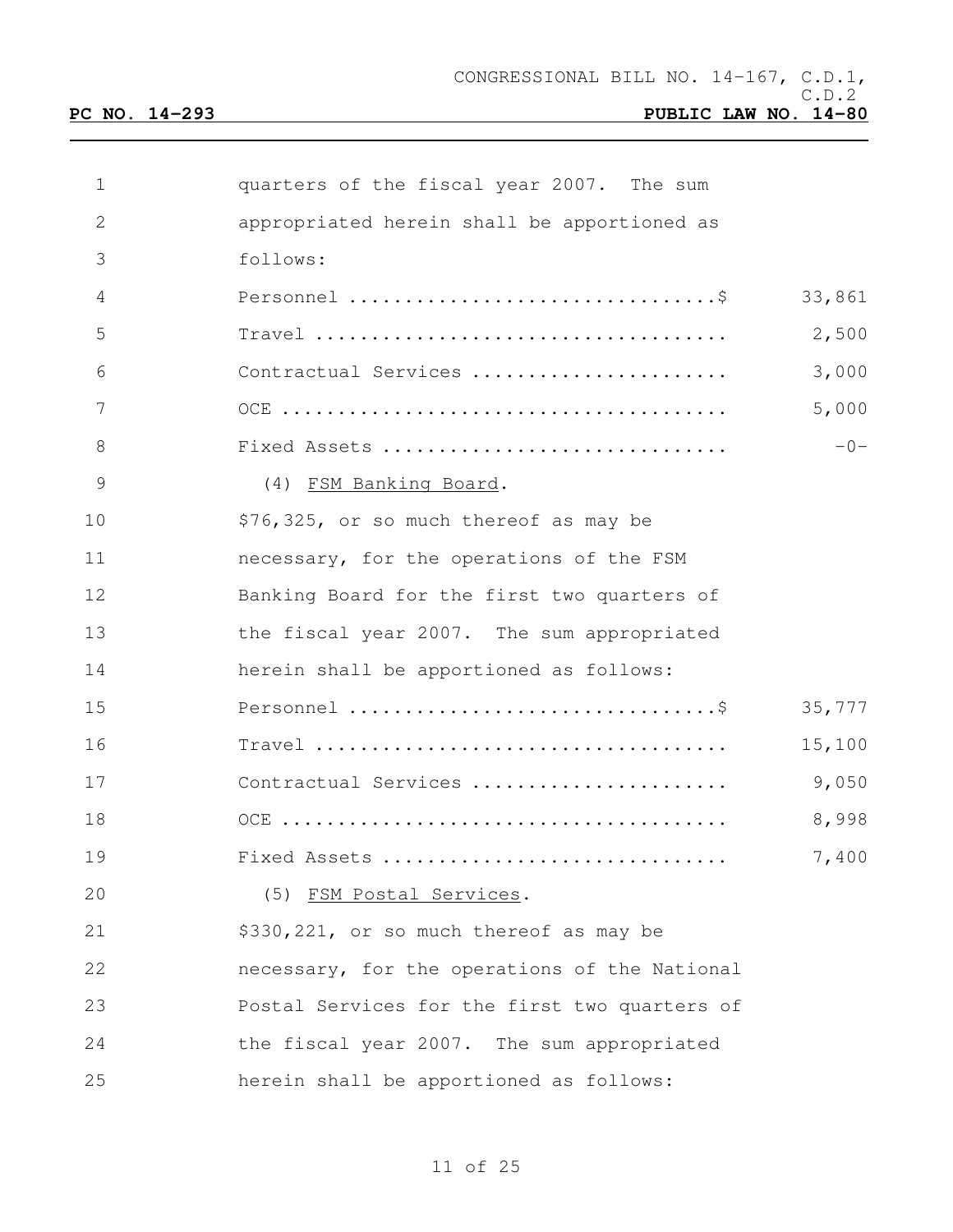| $\mathbf 1$     |                                                        | 204,521 |
|-----------------|--------------------------------------------------------|---------|
| $\mathbf{2}$    |                                                        | 20,500  |
| 3               | Contractual Services                                   | 62,500  |
| $\overline{4}$  |                                                        | 42,700  |
| 5               | Fixed Assets                                           | $-0-$   |
| 6               | (6) National Fisheries Corporation (NFC).              |         |
| $7\phantom{.0}$ | \$50,000, or so much thereof as may be                 |         |
| $8\,$           | necessary, for the operations of the National          |         |
| $\mathcal{G}$   | Fisheries Corporation for the first two                |         |
| 10              | quarters of the fiscal year 2007. The sum              |         |
| 11              | appropriated herein shall be apportioned as            |         |
| 12              | follows:                                               |         |
| 13              | NFC operations subsidy \$                              | 50,000  |
| 14              | Air freight subsidy                                    | $-0-$   |
| 15              | Section 7. Special Programs. The sum of \$403,582      |         |
| 16              | or so much thereof as may be necessary, is hereby      |         |
| 17              | appropriated from the General Fund of the Federated    |         |
| 18              | States of Micronesia for the fiscal year ending        |         |
| 19              | September 30, 2007, for the following special programs |         |
| 20              | during fiscal year 2007. The sum appropriated by this  |         |
| 21              | section shall be apportioned as follows:               |         |
| 22              | (1) FSM Aquaculture Center.                            |         |
| 23              | \$79,282, or so much thereof as may be                 |         |
| 24              | necessary for the operation of the FSM                 |         |
| 25              | Aquaculture Center during the fiscal year              |         |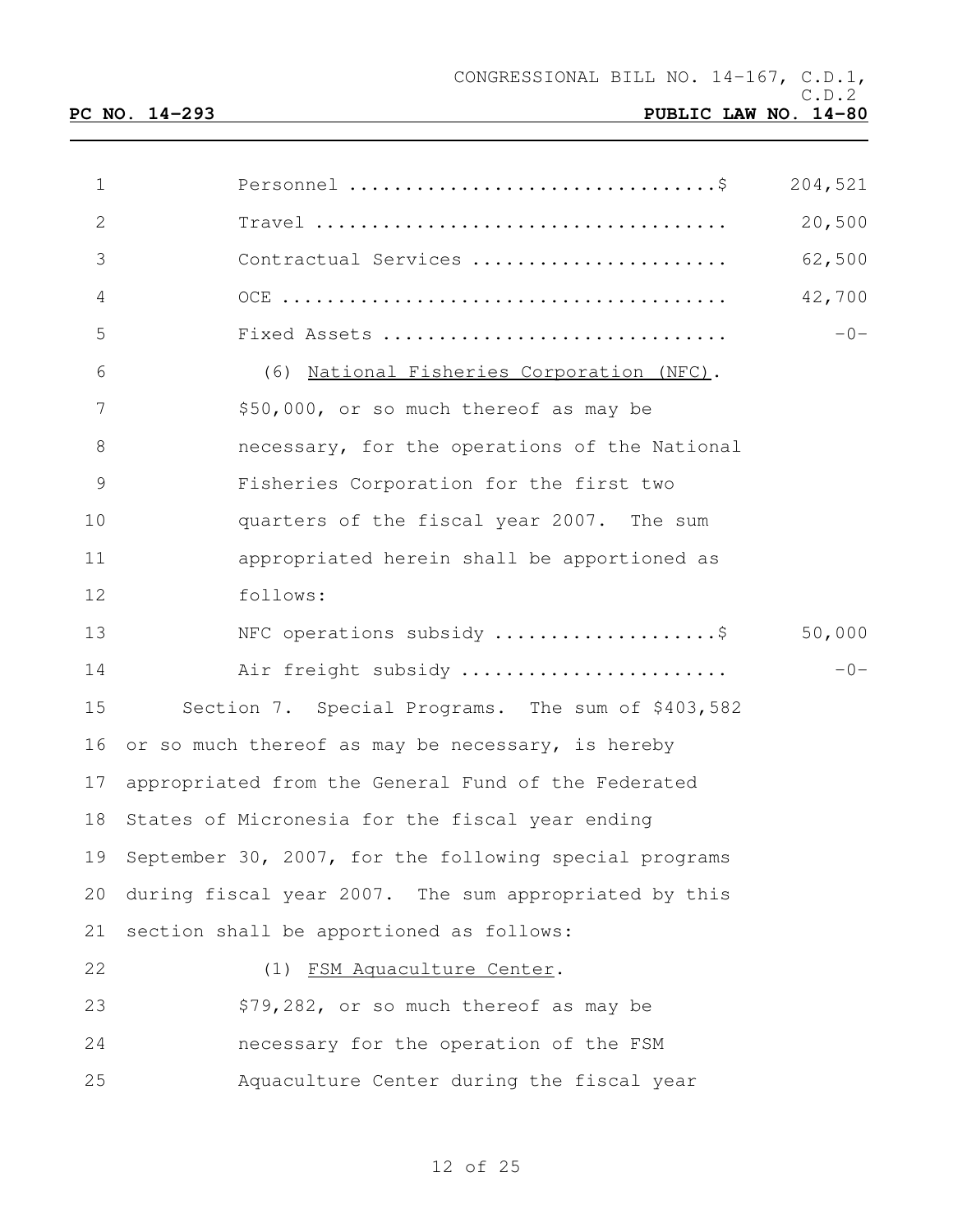| $\mathbf 1$    | 2007. The sum appropriated herein shall be                 |
|----------------|------------------------------------------------------------|
| $\mathbf{2}$   | apportioned as follows:                                    |
| 3              | \$38,617                                                   |
| $\overline{4}$ | 8,802                                                      |
| 5              | 9,474<br>Contractual Services                              |
| 6              | 22,389                                                     |
| 7              | $-0-$<br>Fixed Assets                                      |
| 8              | (2) Office of the National Election                        |
| $\mathcal{G}$  | Director.                                                  |
| 10             | \$314,300, or so much thereof as may be                    |
| 11             | necessary for the operation of the Office of               |
| 12             | the National Election Director during the                  |
| 13             | fiscal year 2007. The sum appropriated herein              |
| 14             | shall be apportioned as follows:                           |
| 15             | 180,080                                                    |
| 16             | 5,220                                                      |
| 17             | Contractual Services<br>21,000                             |
| 18             | 108,000                                                    |
| 19             | Fixed Assets<br>$-0-$                                      |
| 20             | (3) Sustainable Development Council.                       |
| 21             | \$10,000, or as much thereof as may be necessary, for the  |
| 22             | operations of the Sustainable Development Council during   |
| 23             | fiscal year 2007. All funds appropriated herein shall      |
| 24             | be expended for travel.                                    |
| 25             | Section 8. Grants, Subsidies and Contributions. The sum of |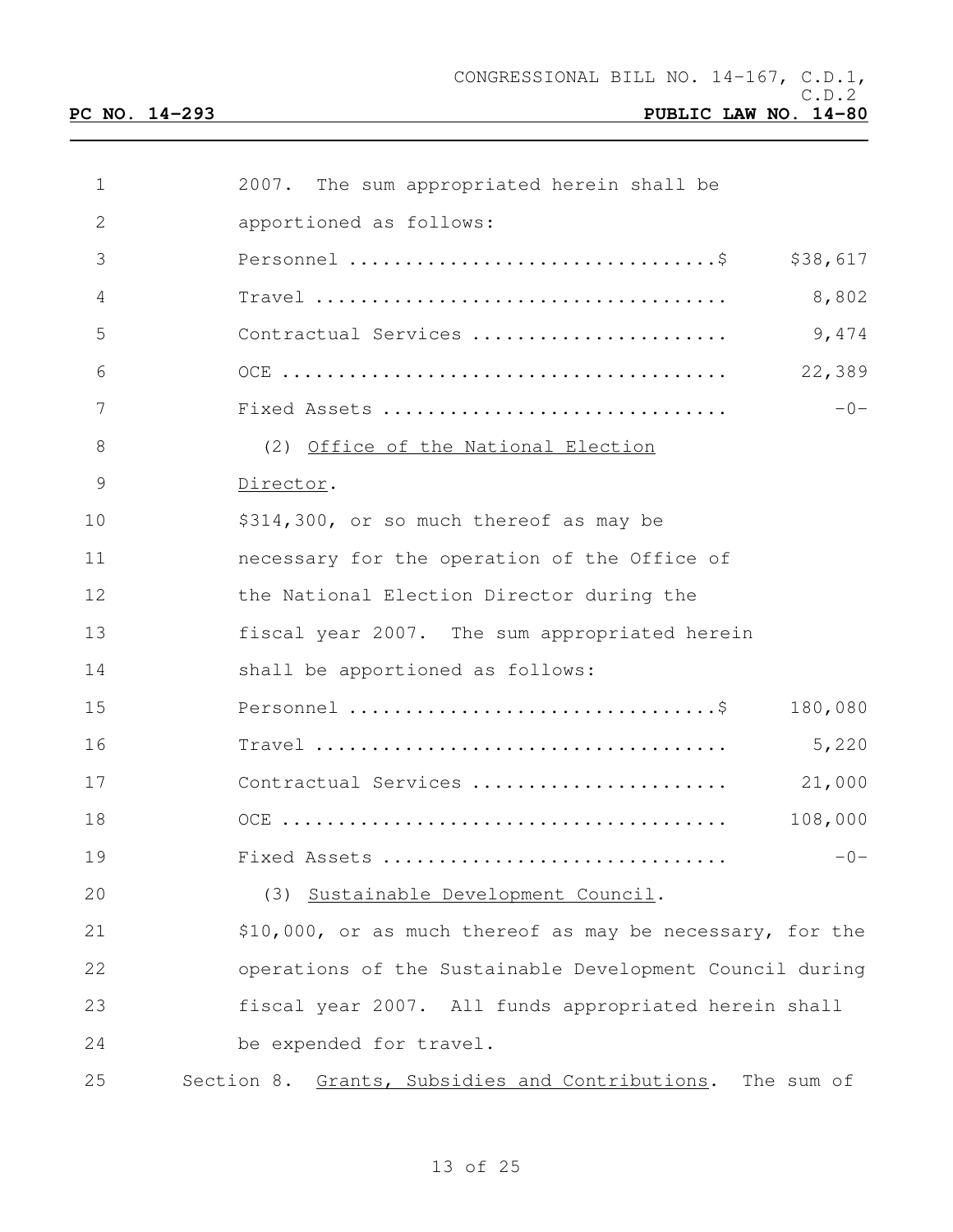| 1  | \$2,387,800, or so much thereof as may be necessary, is hereby    |        |
|----|-------------------------------------------------------------------|--------|
| 2  | appropriated from the General Fund of the Federated States of     |        |
| 3  | Micronesia for the fiscal year ending September 30, 2007, for the |        |
| 4  | following grants, subsidies and contributions during fiscal year  |        |
| 5  | 2007. The sum appropriated by this section shall be apportioned   |        |
| 6  | as follows:                                                       |        |
| 7  | (1) Department of Foreign Affairs.                                |        |
| 8  | (a) Pacific Islands Forum Secretariat \$                          | 46,000 |
| 9  | (b) Secretariat for the Pacific                                   |        |
| 10 | Community (SPC)                                                   | 56,000 |
| 11 | (c) UN and Specialized Agencies (UN)                              | 60,000 |
| 12 | (d) UN Economic and Social Commission                             |        |
| 13 | for Asia and the Pacific (ESCAP)                                  | 5,000  |
| 14 | (e) East-West Center                                              | 5,000  |
| 15 | (f) United Nations Development                                    |        |
| 16 | Program (UNDP)                                                    | 23,500 |
| 17 | (g) Activities in preparation for the                             |        |
| 18 | establishment of an FSM embassy in Beijing.                       | 75,000 |
| 19 | (2) Department of Finance and Administration.                     |        |
| 20 | (a) National Authorizing Committee                                |        |
| 21 |                                                                   | $-0-$  |
| 22 | (b) OCO Membership Fee                                            | 2,000  |
| 23 | (3) Department of Economic Affairs.                               |        |
| 24 | (a) Pacific Islands Development Program                           | 15,000 |
| 25 | Forum Fisheries Agency (FFA) \$<br>(b)                            | 21,000 |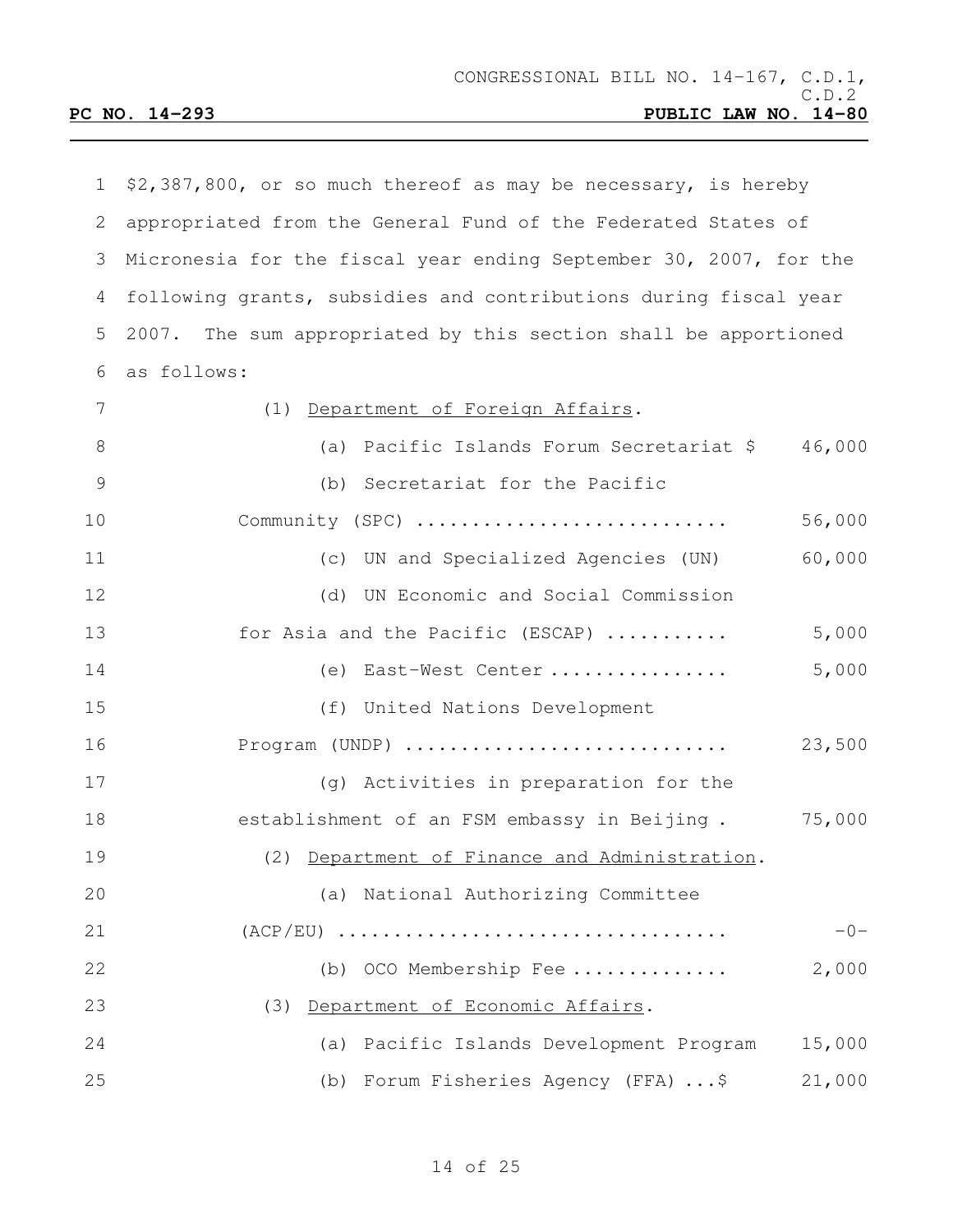| $\mathbf 1$   | (c) UN Development Program                    | 3,000  |  |  |  |  |  |  |
|---------------|-----------------------------------------------|--------|--|--|--|--|--|--|
| 2             | (d) Coordinating Committee for Offshore       |        |  |  |  |  |  |  |
| 3             | Minerals Prospecting (SOPAC)                  | 40,000 |  |  |  |  |  |  |
| 4             | (e) Pacific Asia Travel Association.          | 5,000  |  |  |  |  |  |  |
| 5             | (f) UN Environmental Program (UNEP).          | 600    |  |  |  |  |  |  |
| 6             | (q) Western Forestry Leadership               |        |  |  |  |  |  |  |
| 7             | Coalition                                     | $-0-$  |  |  |  |  |  |  |
| $8\,$         | (h) Seaframe Program                          | $-0-$  |  |  |  |  |  |  |
| $\mathcal{G}$ | (i) Food Agriculture Organization (FAO) 4,700 |        |  |  |  |  |  |  |
| 10            | (j) UN Framework Convention                   | 250    |  |  |  |  |  |  |
| 11            | (k) National Association of State             |        |  |  |  |  |  |  |
| 12            | Foresters                                     | $-0-$  |  |  |  |  |  |  |
| 13            | (1) National Environmental                    |        |  |  |  |  |  |  |
| 14            | Speech Contest                                | $-0-$  |  |  |  |  |  |  |
| 15            | $(m)$ FA/TCP Matching                         | 34,500 |  |  |  |  |  |  |
| 16            | (n) Matching for SPC Projects                 | 60,000 |  |  |  |  |  |  |
| 17            | (o) Tourism activities, provided              |        |  |  |  |  |  |  |
| 18            | that, no funds shall be allotted until such   |        |  |  |  |  |  |  |
| 19            | time as the Tourism Unit has submitted a plan |        |  |  |  |  |  |  |
| 20            | for the use of the funds to the Standing      |        |  |  |  |  |  |  |
| 21            | Committee on Resources and Development and    |        |  |  |  |  |  |  |
| 22            | received written approval of the plan from    |        |  |  |  |  |  |  |
| 23            | the Chairman of the Committee                 | 50,000 |  |  |  |  |  |  |
| 24            | (4) Department of Health, Education and       |        |  |  |  |  |  |  |
| 25            | Social Affairs.                               |        |  |  |  |  |  |  |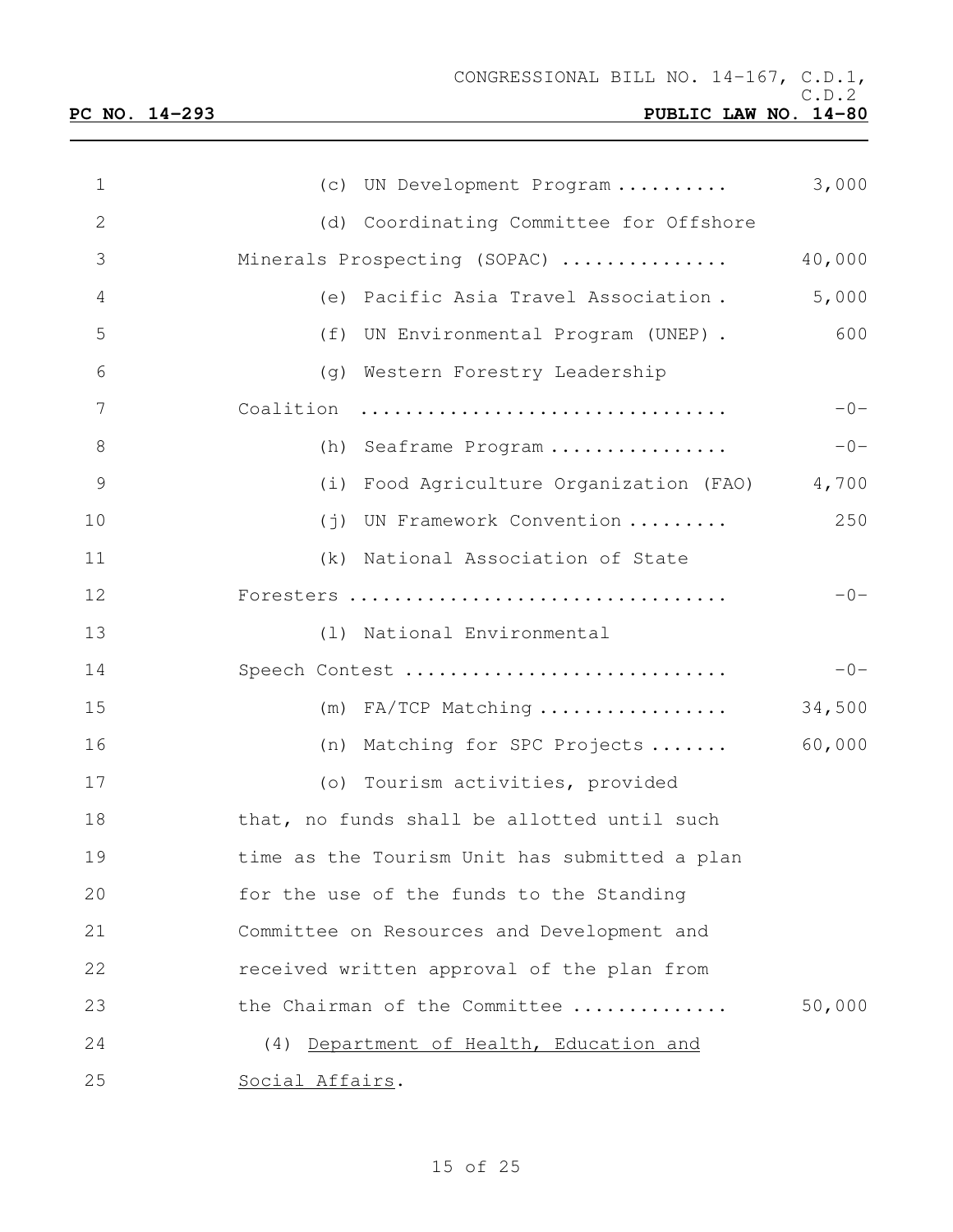| $\mathbf 1$     | (a) UN Fund for Population                                                   |         |
|-----------------|------------------------------------------------------------------------------|---------|
| $\mathbf{2}$    | Activity (UNFPA) \$                                                          | 3,000   |
| 3               | (b) South Pacific Regional                                                   |         |
| 4               | Environmental Program (SPREP)                                                | 7,375   |
| 5               | (c) Aid to Non-Public Schools                                                | 300,000 |
| 6               | (d) Financial Assistance to FSM                                              |         |
| $7\phantom{.0}$ | Students attending College of Marshalls                                      |         |
| $8\,$           | and Palau Community College                                                  | 50,000  |
| $\mathcal{G}$   | (e) World Health Organization (WHO).                                         | 41,385  |
| 10              | (f) National Board of Nursing                                                | 10,000  |
| 11              | (g) Pacific Islands Health                                                   |         |
| 12              | Officers Association                                                         | 20,000  |
| 13              | (h) National Close-Up Local Program.                                         | 64,000  |
| 14              | (i) FSM Amateur Sports Association                                           | 20,000  |
| 15              | College of Micronesia Board (COM)<br>$(\,\dot{\top}\,)$                      | 5,000   |
| 16              | (k) Association of Territorial                                               |         |
| 17              | Health Organization                                                          | 2,000   |
| 18              | (1) FSM Red Cross                                                            | 70,000  |
| 19              | UNESCO $\ldots\ldots\ldots\ldots\ldots\ldots\ldots\ldots\ldots\ldots$<br>(m) | 4,000   |
| 20              | (5) Department of Transportation,                                            |         |
| 21              | Communications and Infrastructure.                                           |         |
| 22              | (a) Asia-Pacific Telecommunity (APT)                                         | 7,640   |
| 23              | (b) International Telecommunications                                         |         |
| 24              | Union (ITU)                                                                  | 55,000  |
| 25              | (c) International Civil Aviation                                             |         |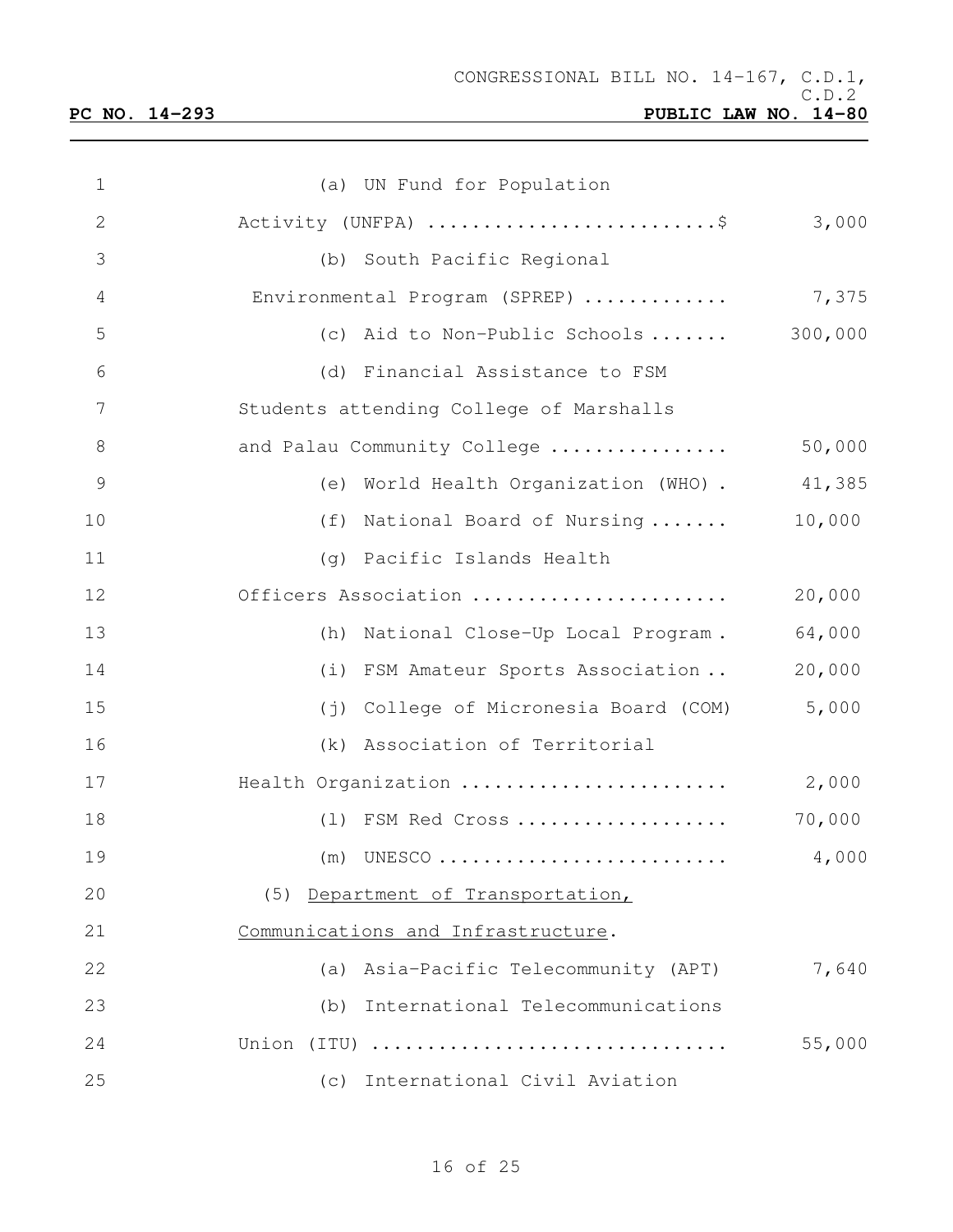| 1              | Organization \$                                | 28,050  |
|----------------|------------------------------------------------|---------|
| $\overline{2}$ | (d) Micronesian Shipping Commission.           | 10,000  |
| 3              | (e) FSM Capital Energy/Utilities  300,000      |         |
| $\overline{4}$ | (f) Marine and aviation                        |         |
| 5              | skills updating                                | 50,000  |
| 6              | (6) Coconut Development Authority (CDA).       |         |
| 7              | (a) Copra Subsidy                              | 50,000  |
| 8              | (b) Asia Pacific Coconut                       |         |
| 9              | Community (APCC)                               | $-0-$   |
| 10             | (c) Pilot Plant Project $49,300$               |         |
| 11             | (7) Other Grants, Subsidies and Contributions. |         |
| 12             | (a) Kosrae Judiciary                           |         |
| 13             |                                                | 30,000  |
| 14             | (b) Pohnpei Judiciary                          |         |
| 15             |                                                | 45,000  |
| 16             | (c) Chuuk Judiciary subsidy                    | 45,000  |
| 17             | (d) Yap Judiciary subsidy                      | 20,000  |
| 18             | (e) COM Treaty Obligations                     | 25,000  |
| 19             | (f) Micronesian Legal Services                 |         |
| 20             | Corporation                                    | 150,000 |
| 21             | (g) States Joint Law Enforcement,              |         |
| 22             | provided that \$25,000 shall go to Kosrae      |         |
| 23             | State, \$50,000 shall go to Pohnpei State,     |         |
| 24             | \$50,000 shall go to Chuuk State and \$25,000  |         |
| 25             | shall go to Yap State \$                       | 150,000 |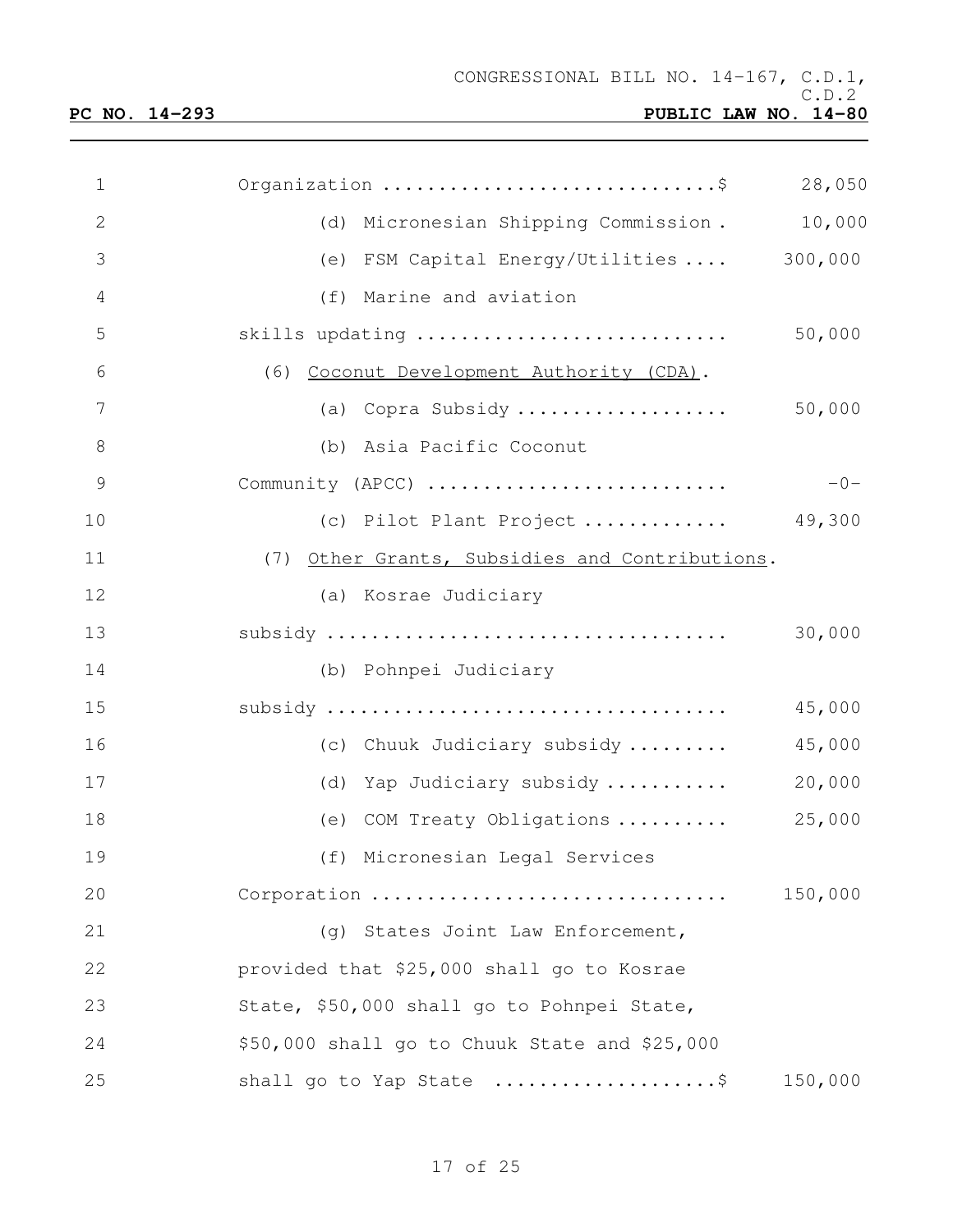| 1            | 16,000<br>(h)<br>Tuna Commission Membership                       |
|--------------|-------------------------------------------------------------------|
| $\mathbf{2}$ | (i) Disaster Assistance Emergency                                 |
| 3            | 200,000<br>Fund (DAEF) Matching                                   |
| 4            | 43,500<br>(k) Maritime Boundary Delimitation                      |
| 5            | (1) Yap Judiciary subsidy to be used                              |
| 6            | solely to fund scholarships for citizens of                       |
| 7            | Yap who are studying law<br>10,000                                |
| 8            | Section 9. Capital and Human Resource Development. The sum        |
| 9            | of \$8,232,500, or so much thereof as may be necessary, is hereby |
| 10           | appropriated from the General Fund of the Federated States of     |
| 11           | Micronesia for the fiscal year ending September 30, 2007, for the |
| 12           | following capital improvements, development programs and projects |
| 13           | and human resource development. The sum appropriated by this      |
| 14           | section shall be apportioned as follows:                          |
| 15           | (1) College of Micronesia-FSM.                                    |
| 16           | \$5,950,000, or so much thereof as may be necessary, for          |
| 17           | the operations, programs and projects of the College              |
| 18           | during fiscal year 2007. The sum appropriated herein              |
| 19           | shall be apportioned as follows:                                  |
| 20           | (a) COM-FSM operations, PROVIDED THAT                             |
| 21           | all funds appropriated herein shall be deemed                     |
| 22           | to come from funds available under the amended                    |
| 23           | Compact for the Education Sector, and provided                    |
| 24           | that, these funds shall not be allotted or                        |
| 25           | obligated until such time as formal approval                      |

# of 25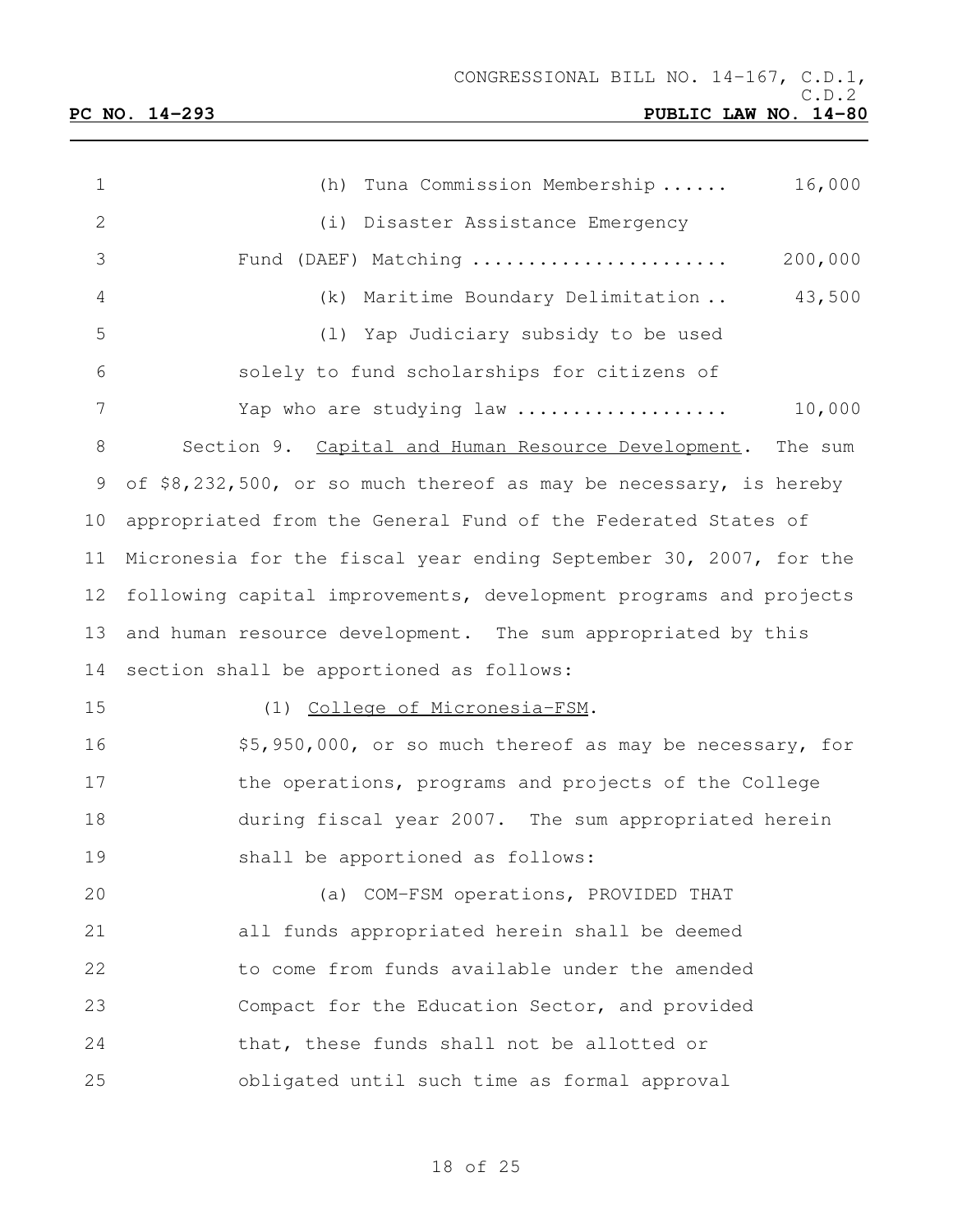| $\mathbf{1}$ | has been obtained in accordance with the           |           |
|--------------|----------------------------------------------------|-----------|
| $\mathbf{2}$ | Amended Compact of Free Association \$ \$3,800,000 |           |
| 3            | (b) Fisheries and Maritime Institute               | 650,000   |
| 4            | (c) COM-FSM State Campus Facility                  |           |
| 5            | Improvement, PROVIDED THAT the sum                 |           |
| 6            | appropriated herein shall be deemed to come        |           |
| 7            | from funds available under the                     |           |
| 8            | amended Compact for Infrastructure Development     |           |
| 9            | Sector and, provided that, these funds shall       |           |
| 10           | not be allotted or obligated until such time       |           |
| 11           | as formal approval has been obtained in            |           |
| 12           | accordance with the Amended Compact of Free        |           |
| 13           | Association                                        | 1,500,000 |
| 14           | (2) Department of Finance and Administration.      |           |
| 15           | (a) National Staff Upgrading                       | 50,000    |
| 16           | (b) Asian Development Bank MLFC Loan               | $-0-$     |
| 17           | (3) Department of Economic Affairs.                |           |
| 18           | (a) FSM Tourism Promotion                          | 100,000   |
| 19           | (b) FSM Trade and FDI Project                      | 75,000    |
| 20           | (c) Diversification of Energy                      | 125,000   |
| 21           | (d) Crop Production Improvement                    | 15,000    |
| 22           | (4) Department of Transportation,                  |           |
| 23           | Communication and Infrastructure.                  |           |
| 24           | (a) Dry Docking of MS Voyager PROVIDED             |           |
| 25           | THAT of the amount appropriated herein             |           |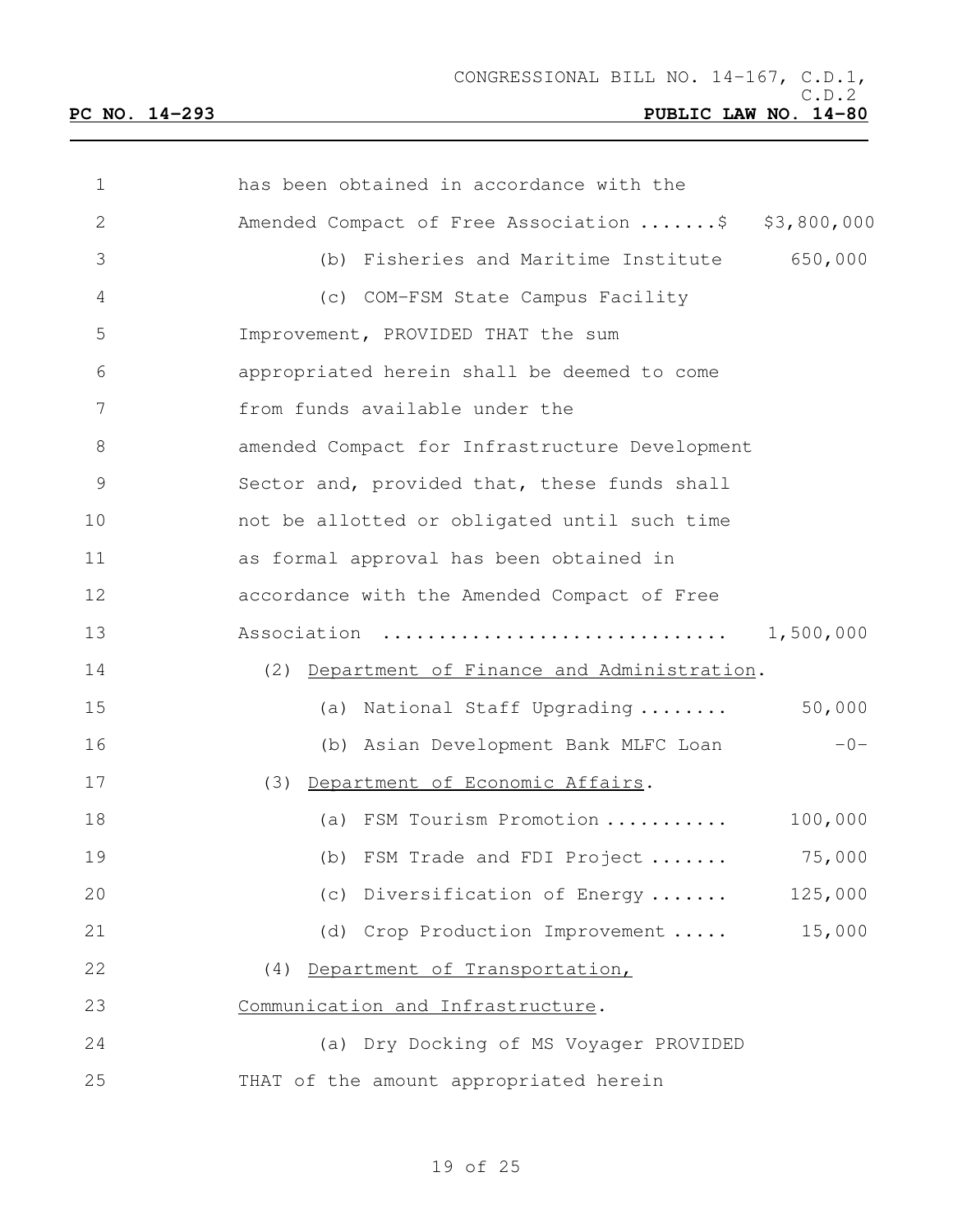| $\mathbf 1$   | \$756,592 shall come from funds available under |         |
|---------------|-------------------------------------------------|---------|
| $\mathbf{2}$  | the amended Compact for Infrastructure          |         |
| 3             | Development Sector and, provided that, these    |         |
| 4             | funds shall not be allotted or obligated until  |         |
| 5             | such time as formal approval has been obtained  |         |
| 6             | in accordance with the Amended Compact of Free  |         |
| 7             | Association \$ 880,000                          |         |
| 8             | (b) Tuna Commission Headquarters                |         |
| $\mathcal{G}$ | Supplement                                      | $-0-$   |
| 10            | (5) Department of Justice.                      |         |
| 11            | (a) FSM Patrol Boat Slipping  250,000           |         |
| 12            | (b) Construction of 2 fuel tanks                | $-0-$   |
| 13            | (6) FSM Postal Services.                        |         |
| 14            | (a) Pohnpei Post Office renovation              | 50,000  |
| 15            | Infrastructure Maintenance Fund (IMF).<br>(7)   |         |
| 16            | (a) IMF PROVIDED THAT \$118,750 of the          |         |
| 17            | funds appropriated herein shall be deemed to    |         |
| 18            | come from funds available under the amended     |         |
| 19            | Compact for Infrastructure Development Sector   |         |
| 20            | and, provided that, these funds shall not be    |         |
| 21            | allotted or obligated until such time as        |         |
| 22            | formal approval has been obtained in            |         |
| 23            | accordance with the Amended Compact of Free     |         |
| 24            |                                                 | 237,500 |
| 25            | (8) FSM Development Bank.                       |         |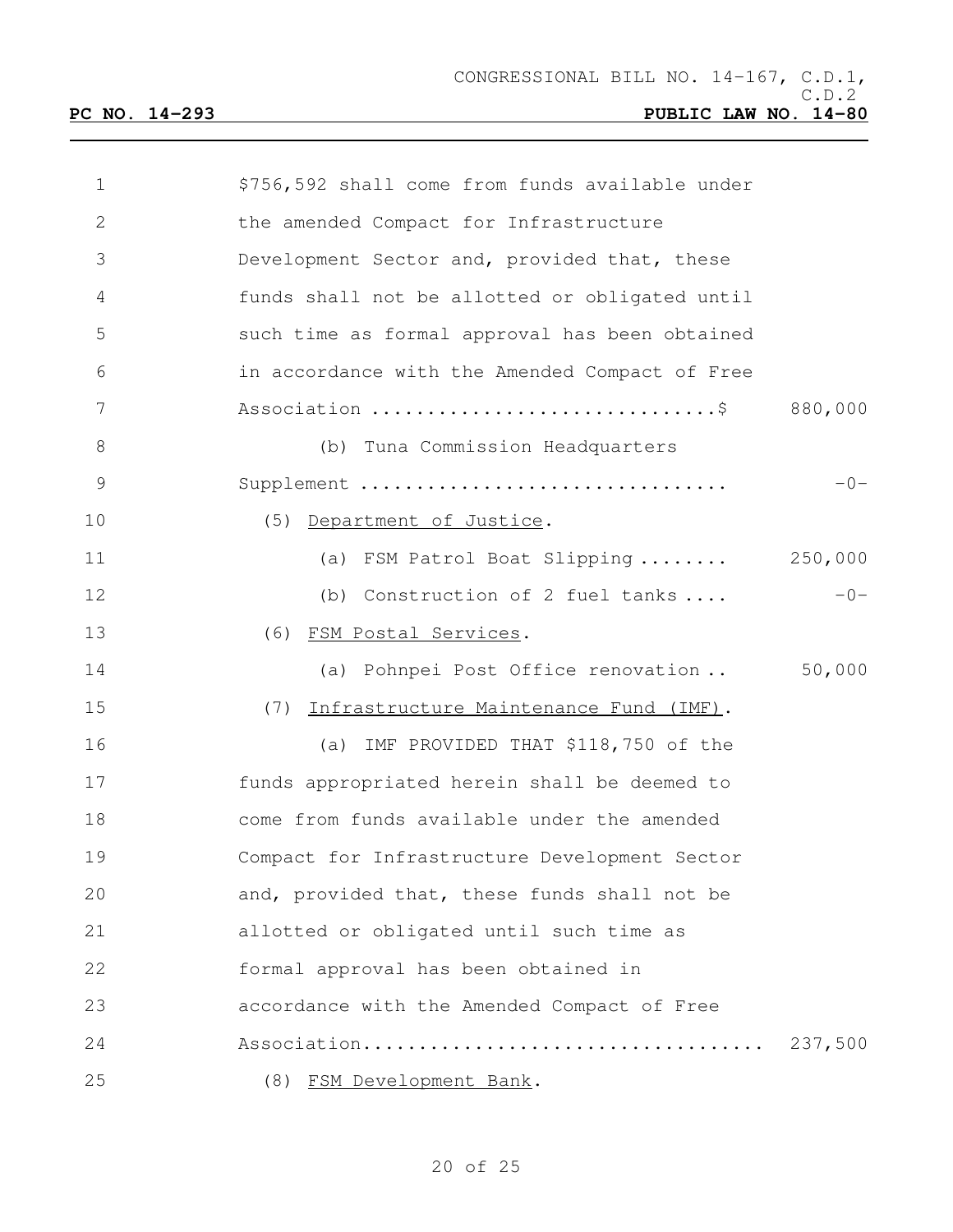| $\mathbf 1$  | $-0-$<br>(a) Escrow Account USDA Housing Program \$                |
|--------------|--------------------------------------------------------------------|
| $\mathbf{2}$ | (9) FSM Trust Fund.                                                |
| 3            | (a) FSM Trust Fund created under the                               |
| 4            | Amended Compact of Free Association, provided                      |
| 5            | that, 50% of any FY 2006 domestic revenue                          |
| 6            | carryover shall also be deposited into the FSM                     |
| 7            | Trust Fund 500,000                                                 |
| 8            | Section 10. Employment Ceilings. The maximum number of             |
| 9            | positions for each branch and agency of the National Government of |
| 10           | the Federated States of Micronesia for fiscal year 2007 shall be   |
| 11           | as follows:                                                        |
| 12           | (1) Executive Branch 500                                           |
| 13           | Legislative Branch 57<br>(2)                                       |
| 14           | Judiciary Branch 31<br>(3)                                         |
| 15           | (4) Public Auditor's Office 22                                     |
| 16           | (5) Agencies                                                       |
| 17           | (a) National Oceanic Resource Management                           |
| 18           | Authority 11                                                       |
| 19           | (b) Coconut Development Authority 4                                |
| 20           | (c) FSM Postal Services 38                                         |
| 21           | (d) FSM Banking Board 4                                            |
| 22           | (6) Special Programs                                               |
| 23           | (a) FSM Aquaculture Center 4                                       |
| 24           | (b) Office of the National Director 11                             |
| 25           | Section 11. Reprogramming. Reprogramming of funds into or          |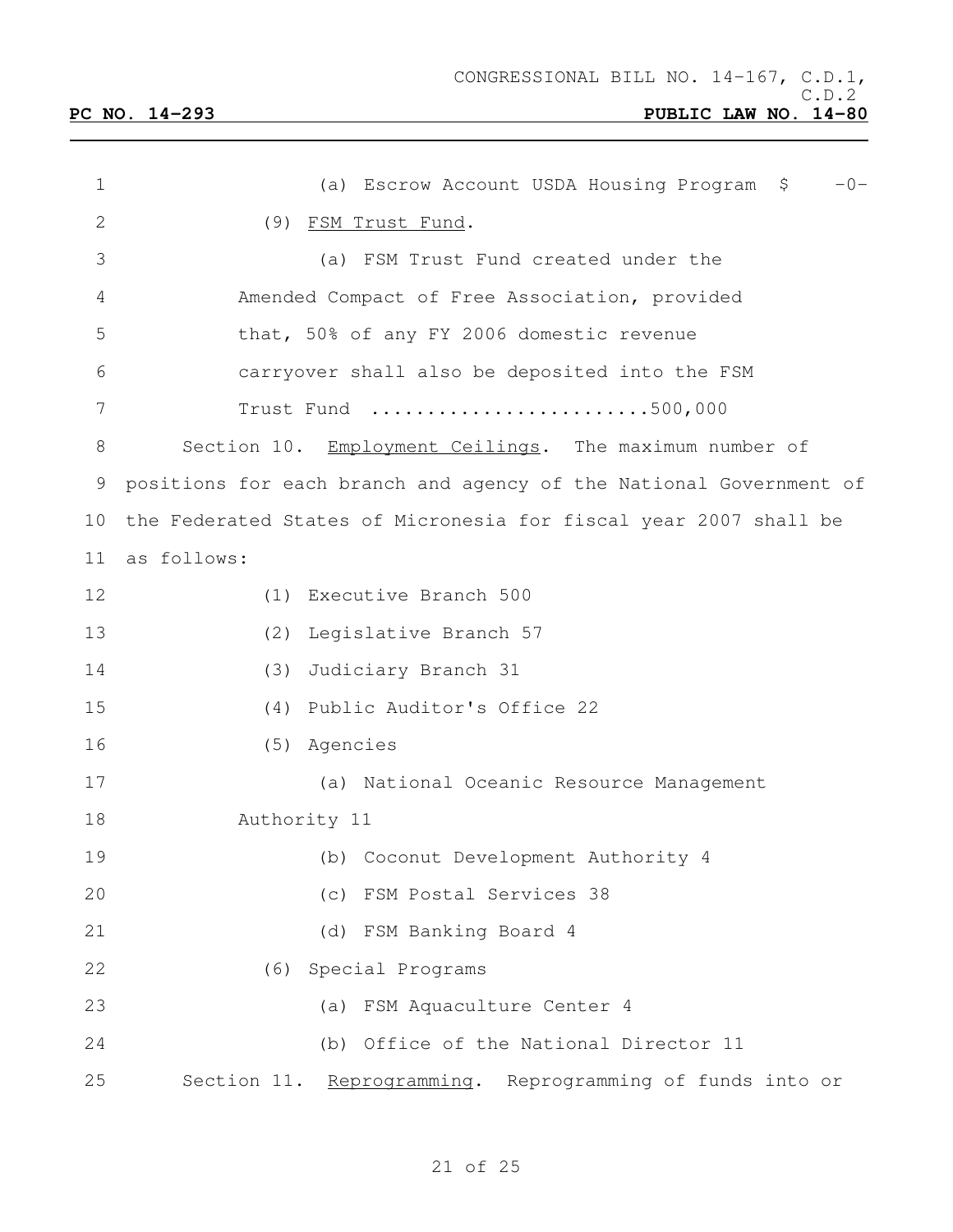from the personnel budget line items shall not be permitted. Reprogramming of funds from any utilities or communications budget line items shall not be permitted. Reprogramming of funds appropriated for the operations of the various field offices within the Department of Justice and the Department of Finance and Administration shall not be permitted. The President may reprogram up to 10% to or from, whichever is less, from the funds appropriated to each department and office in section 2 (Operating expenses of the Executive Branch). Reprogramming of funds within a department, office or agency shall be effected by the head of such department, office or agency by specifying in writing to the Secretary of Finance and Administration, FSM National Government, the accounts for which funding is either increased or decreased. The President shall report to Congress within one month of the last day of each financial quarter all amounts reprogrammed inter 16 or intra a department, office or agency.

 Section 12. Allotment and management of funds and lapse date.

## (1) General Provisions.

 (a) All funds appropriated by this act shall be allotted, managed, administered and accounted for in accordance with applicable law, including, but not limited to, the Financial Management Act of 1979 and the amended Compact of Free Association between the United States Government and the Government of the Federated

### of 25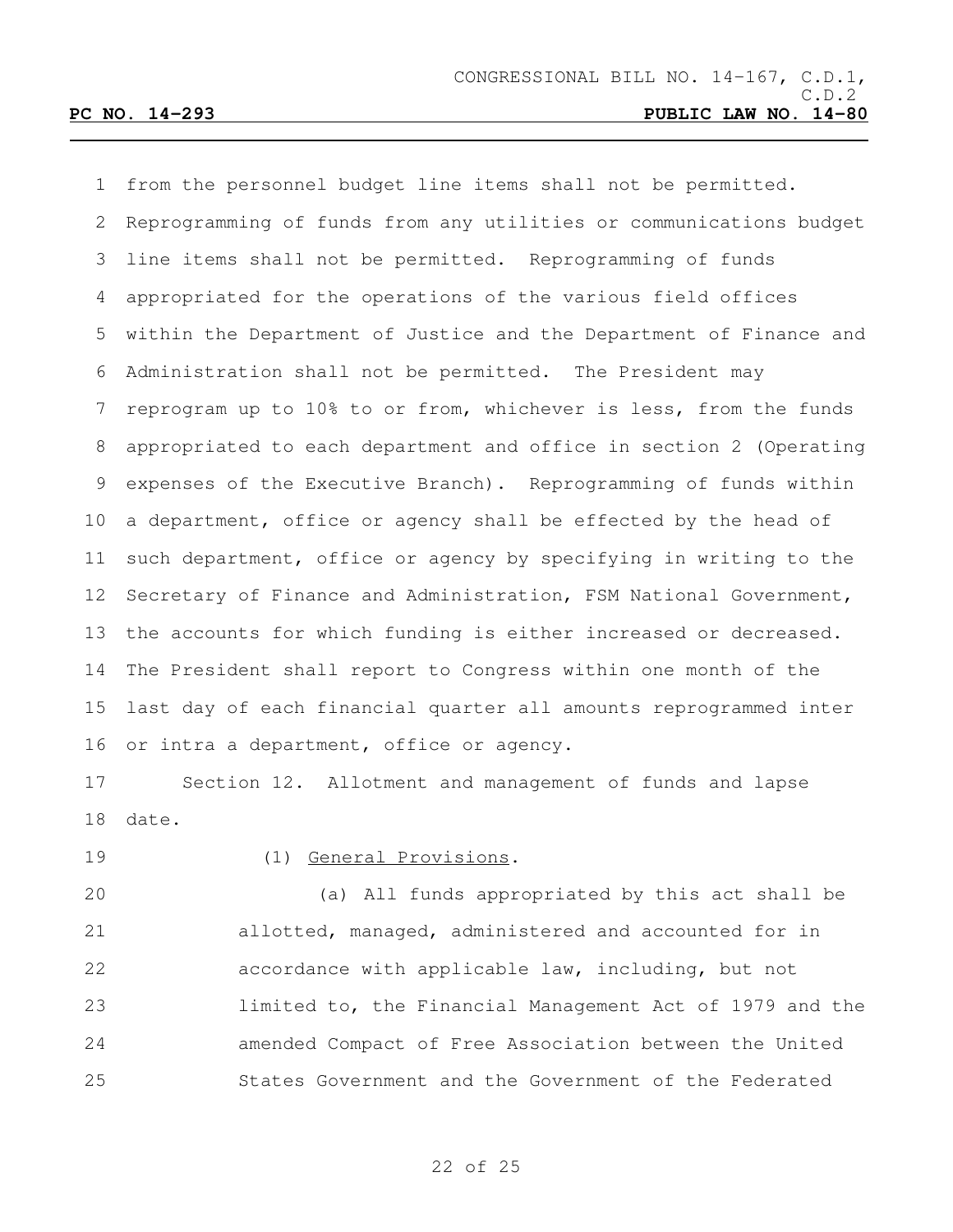States of Micronesia and its related agreements. (b) The allottees shall be responsible for ensuring that these funds, or so much thereof as may be necessary, are used solely for the purpose specified in this act, and that no obligations are incurred in excess of the sum appropriated. (2) Allottees. The allottee of the funds appropriated 8 by this act are as follows: (a) Section 2 - the allottee of these funds shall 10 be the President of the Federated States of Micronesia; (b) Section 3 - the allottee of these funds shall 12 be the Speaker of the Congress of the Federated States of Micronesia; (c) Section 4 - the allottee of these funds shall be the Chief Justice of the Supreme Court of the Federated States of Micronesia; (d) Section 5 - the allottee of these funds shall be the Public Auditor of the Federated States of Micronesia; (e) Sections 6 through 9 - the allottee of these funds shall be the President of the Federated States of Micronesia, EXCEPT THAT for the following subsections of sections 8 through 9 of this act: (i) section 8 subsection (7)(a) through (d) 25 - the allottee of these funds shall be the Chief Justice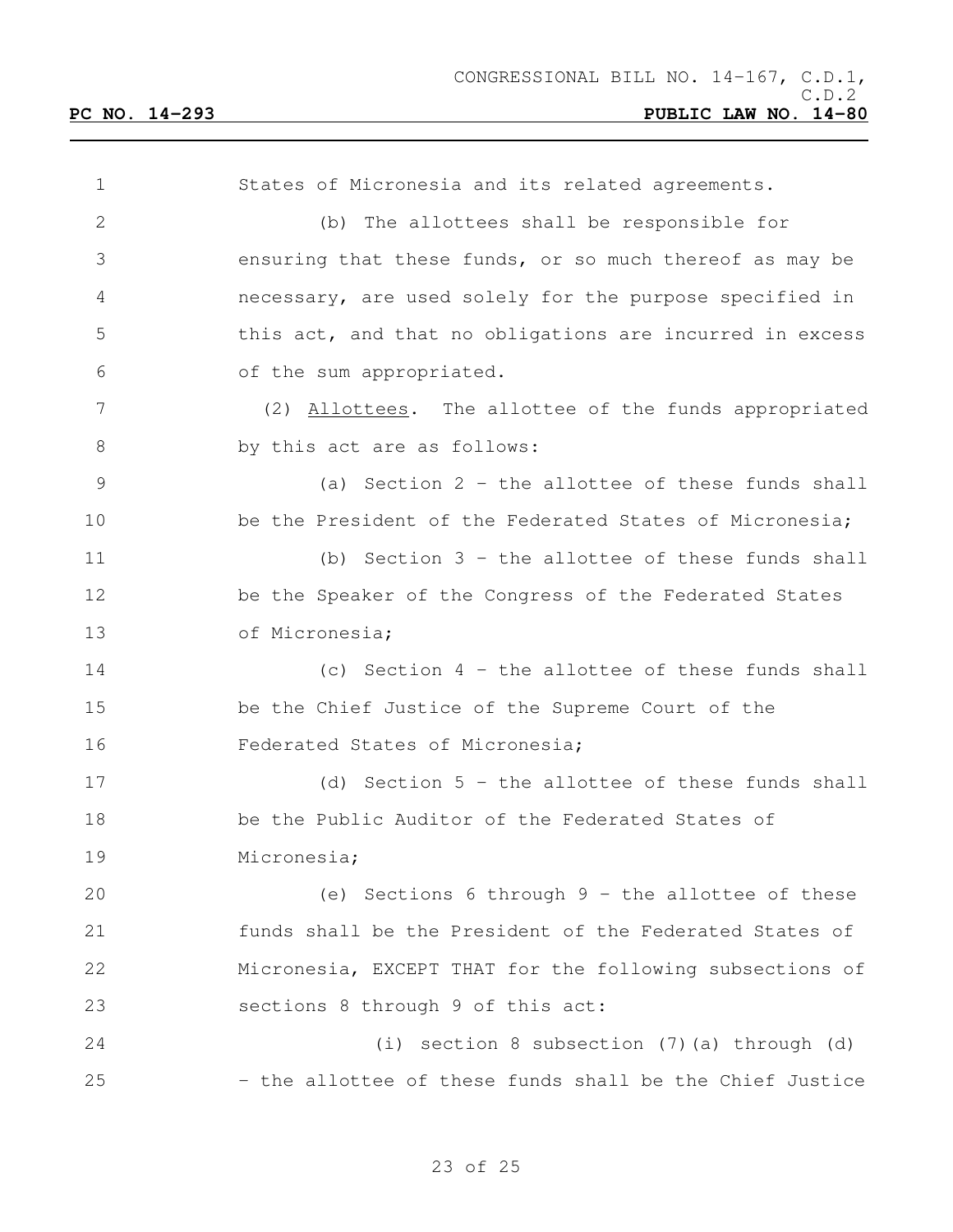1 of the respective state, (ii) section 8 subsection (7)(l) – the allottee shall be the Yap Office of the Public Defender, and 5 (iii) section  $9(1)(a)$  through (c) - the allottee of these funds shall be the President of the College of Micronesia-FSM. 8 (3) Lapse Date. The authority of the allottee to obligate funds appropriated by this act shall lapse as of September 30, 2007, EXCEPT the funds appropriated under section 9 of this act shall not lapse. Section 13. This act shall become law upon approval by the President of the Federated States of Micronesia or upon its